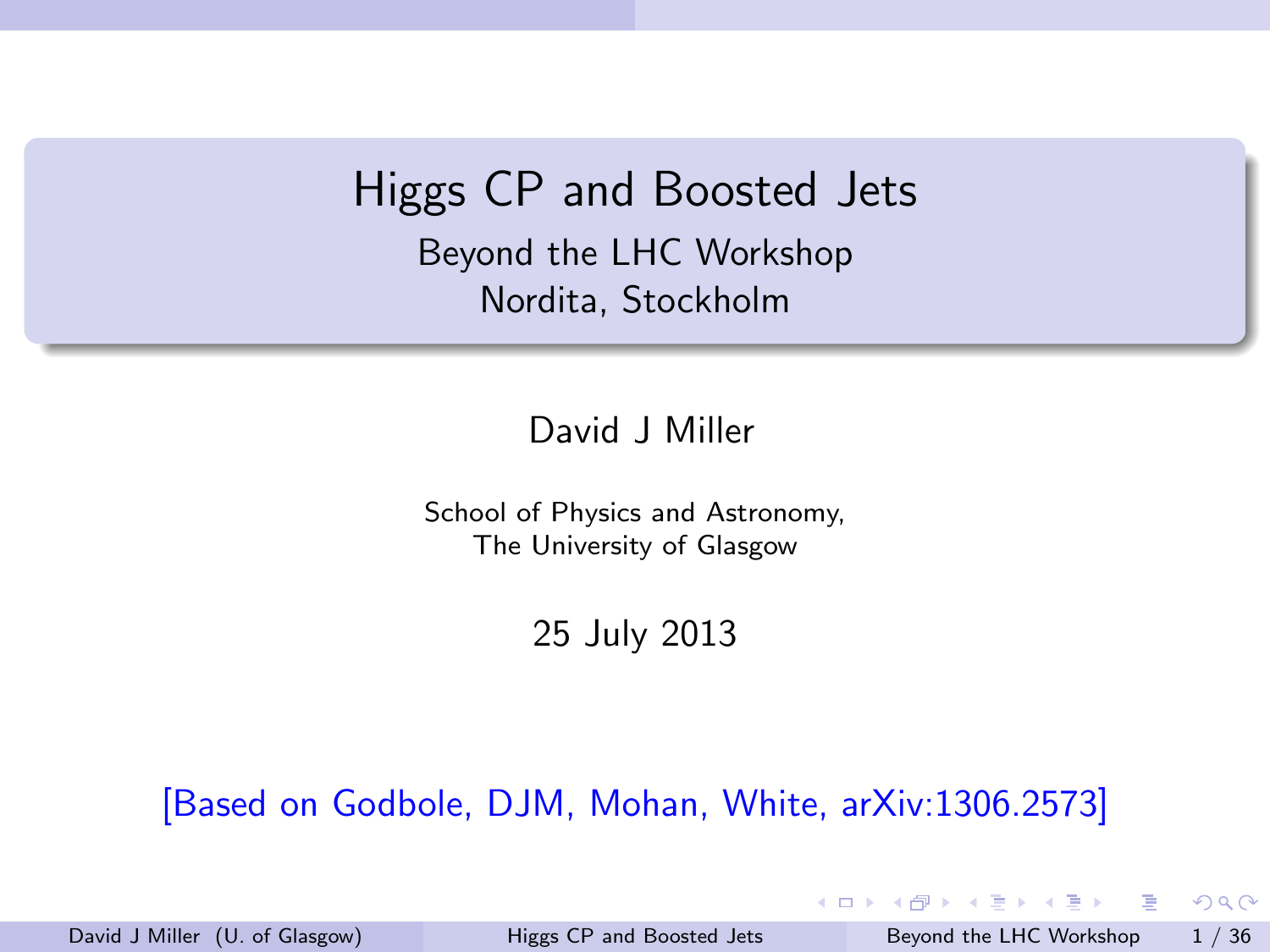### Introduction

Everyone is now calling the new resonance at 125 GeV the "Higgs boson".

But is this the Higgs boson of the Standard Model or something else? To answer this, me must measure:

- The Higgs boson Spin and CP,
- Its couplings to gauge bosons and fermions,
- The Higgs self couplings. [See talk by A. Papaefstathiou]

This programme is ultimately Beyond the LHC but some initial measurements can be made at the LHC.

Today I will discuss the determination of the Higgs boson CP via Higgstrahlung off a  $W/Z$  followed by  $H \rightarrow b\bar{b}$ . We will need to use iet substructure [See talk by Salam]. イロト イ押ト イヨト イヨト  $QQ$ - 3

<span id="page-1-0"></span>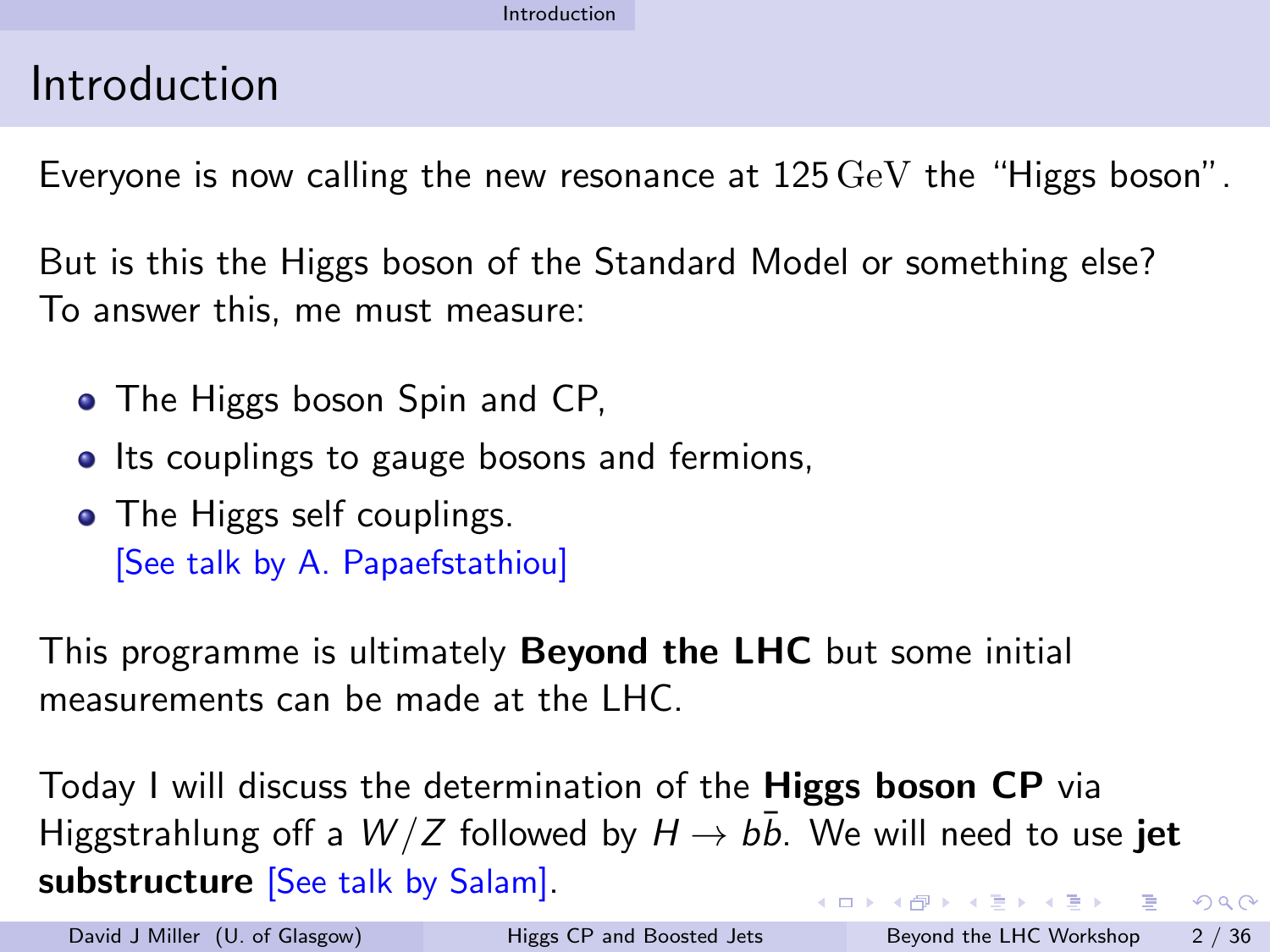### **Contents**

- 1 [Higgs boson CP and Spin so far](#page-3-0)
- 2 [Higgs-strahlung with Higher Dimensional Operators](#page-7-0)
- 3 [Jet Substructure](#page-10-0)
- 4 [Simulation and Event Selection](#page-14-0)
- 5 [Angular Observables](#page-21-0)
- 6 [Multiple operators](#page-30-0)

### **[Conclusions](#page-35-0)**

<span id="page-2-0"></span>G.  $\Omega$ 

 $\mathbf{A} \oplus \mathbf{B}$   $\mathbf{A} \oplus \mathbf{B}$   $\mathbf{A} \oplus \mathbf{B}$ 

4 D F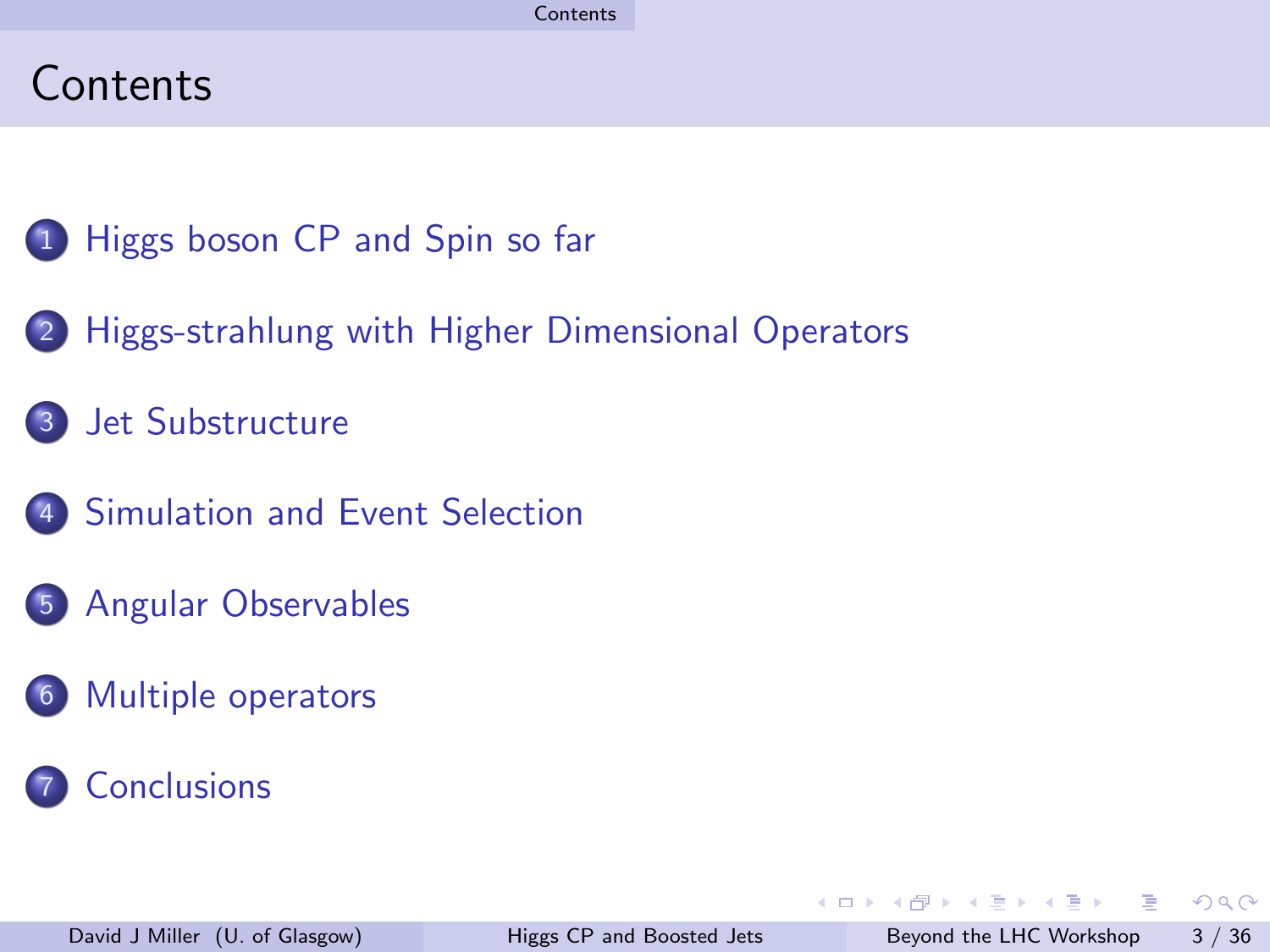[Higgs boson CP and Spin so far](#page-3-0)

# Higgs boson CP and Spin so far

**Spin 1** is ruled out by  $H \rightarrow \gamma\gamma$  and the Landau-Yang theorem

 $\begin{matrix} \epsilon_2 \\ \sim \\ -k \end{matrix}$ Imagine a vector decaying to two photons

There are 3 possible vertex structures,

$$
\epsilon_1 \times \epsilon_2 \cdot \epsilon_{\mathbf{v}} F_1(k^2)
$$
  
\n
$$
\epsilon_1 \times \epsilon_2 \cdot \mathbf{k} \epsilon_{\mathbf{v}} \cdot \mathbf{k} F_2(k^2)
$$
  
\n
$$
\epsilon_1 \cdot \epsilon_2 \epsilon_{\mathbf{v}} \cdot \mathbf{k} F_3(k^2)
$$

But Bose symmetry tells us that  $\mathcal{M}(\epsilon_1, \epsilon_2, \mathbf{k}) = \mathcal{M}(\epsilon_2, \epsilon_1, -\mathbf{k})$  so all three terms must be zero.

[Note that this includes an inherent assumption of narrow width.]

<span id="page-3-0"></span>**KOD KARD KED KED B YOUR**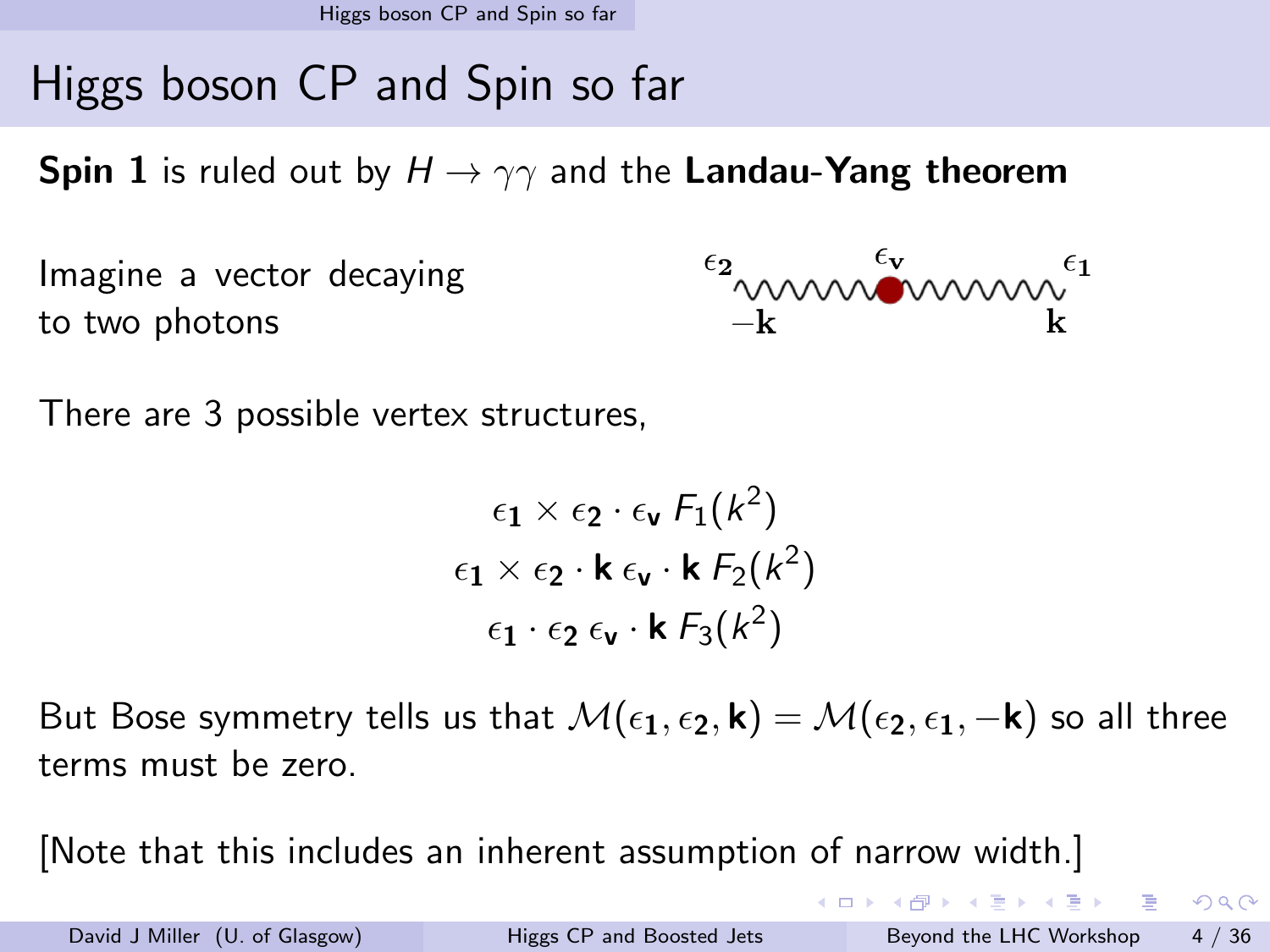Spin 2 is harder to rule out because we have no convincing model.

- KK-graviton [Where are all the other KK states?] With democratic couplings predicts  $\Gamma(H \to gg) = 8\Gamma(H \to \gamma\gamma)$ . [Ellis, Sanz, You, 2012]
- ATLAS uses BDTs and  $H \rightarrow WW$  to disfavour "graviton-like"  $2^+$ bosons at  $\sim$  2-3 $\sigma$ . ATLAS  $H \rightarrow ZZ$  is a bit weaker (2<sup>+</sup> at 83%, 2<sup>-</sup> at 88%) [See EPS-HEPP talk by Schaefer]
- CMS disfavour  $2^+$  at 2.7  $\sigma$  (gg-production only) [See EPS-HEPP talk by Bendavid]
- <span id="page-4-0"></span>A tree-level MC, JHUGen, is available for spin 0, 1 and 2. [See EPS-HEPP talk by Gao]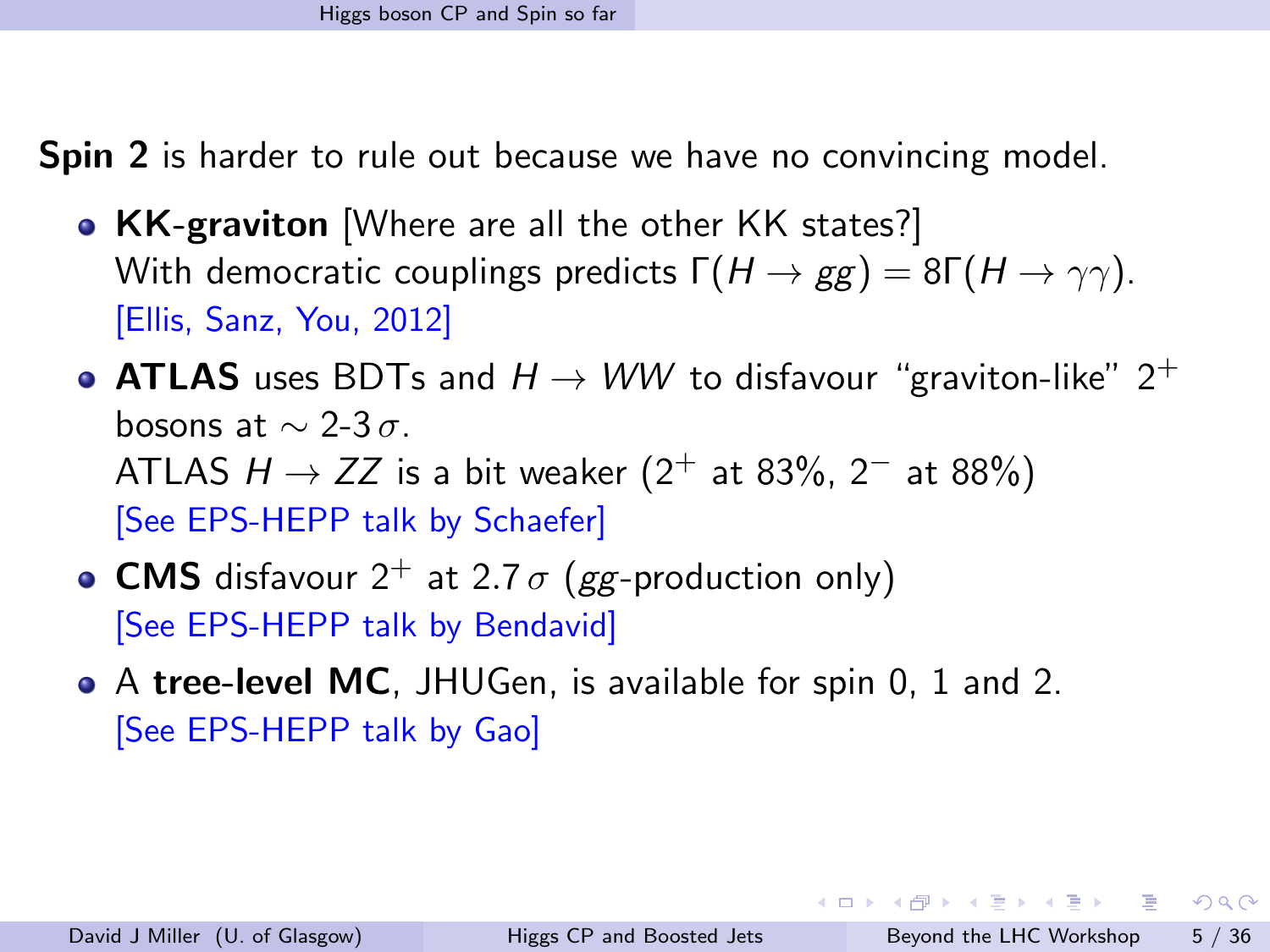A more model independent method would be to rule out all possible spin-2 tensor structures.

For example, for a general  $2<sup>-</sup>$  state the only tensor structures are:

$$
c_1 \epsilon^{\mu\nu\beta_1\rho} p_\rho k^{\beta_2} + c_2 \epsilon^{\mu\nu\rho\sigma} p_\rho k_\sigma k^{\beta_1} k^{\beta_2} + \beta_1 \leftrightarrow \beta_2
$$

Here, unlike the SM, every vertex contains a momentum, so the **threshold** dependence is very different.

For other structures in  $2^+$  need angular distributions.

```
[Choi, DJM, Muhlleitner, Zerwas, 2002;
Heinemeyer et al., 2013]
```

```
[Beware the Velo-Zwanziger problem.]
```


<span id="page-5-0"></span>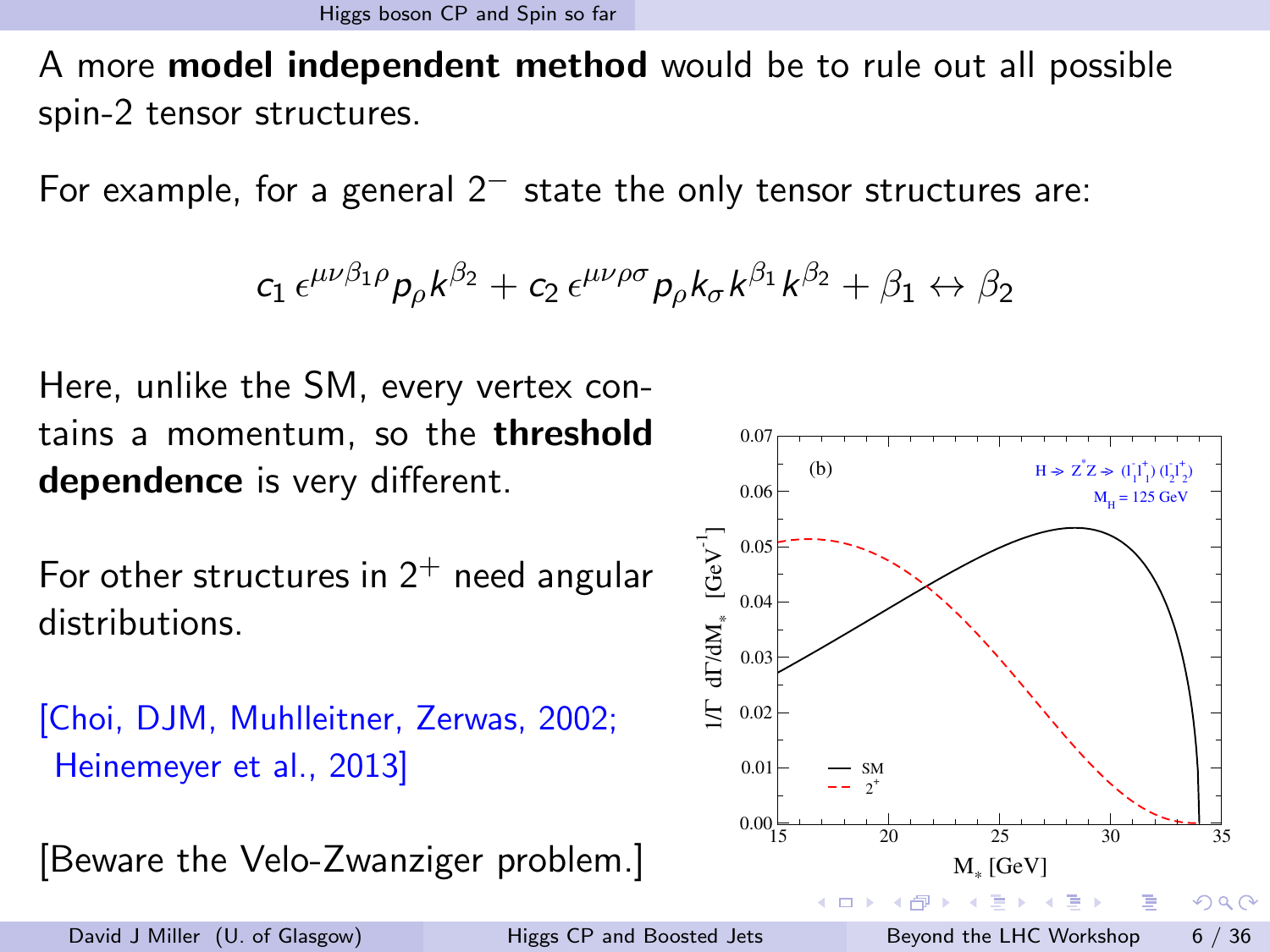### Higgs boson CP

• ATLAS and CMS use  $H \rightarrow ZZ$  to disfavour a pure pseudoscalar at the  $\sim$  2-3  $\sigma$  level.

[ATLAS-CONF-2013-013, CMS-PAS-HIG-13-002, Chatrchyan et al. 2013]

However,

- Constraints so far are only for the HZZ vertex (the HWW vertex is difficult to probe with  $H \rightarrow WW$  due to kinematical cuts to eliminate background).
- There are as yet no limits on Higgs with CP even-odd mixtures.
- In many BSM models (e.g. 2HDM) the pseudoscalar does not couple to gauge bosons.

 $\Rightarrow$  These results **do not** prove that the Higgs is  $0^+$ .

<span id="page-6-0"></span> $\Omega$ 

イロメ イ何 メイヨメ イヨメーヨー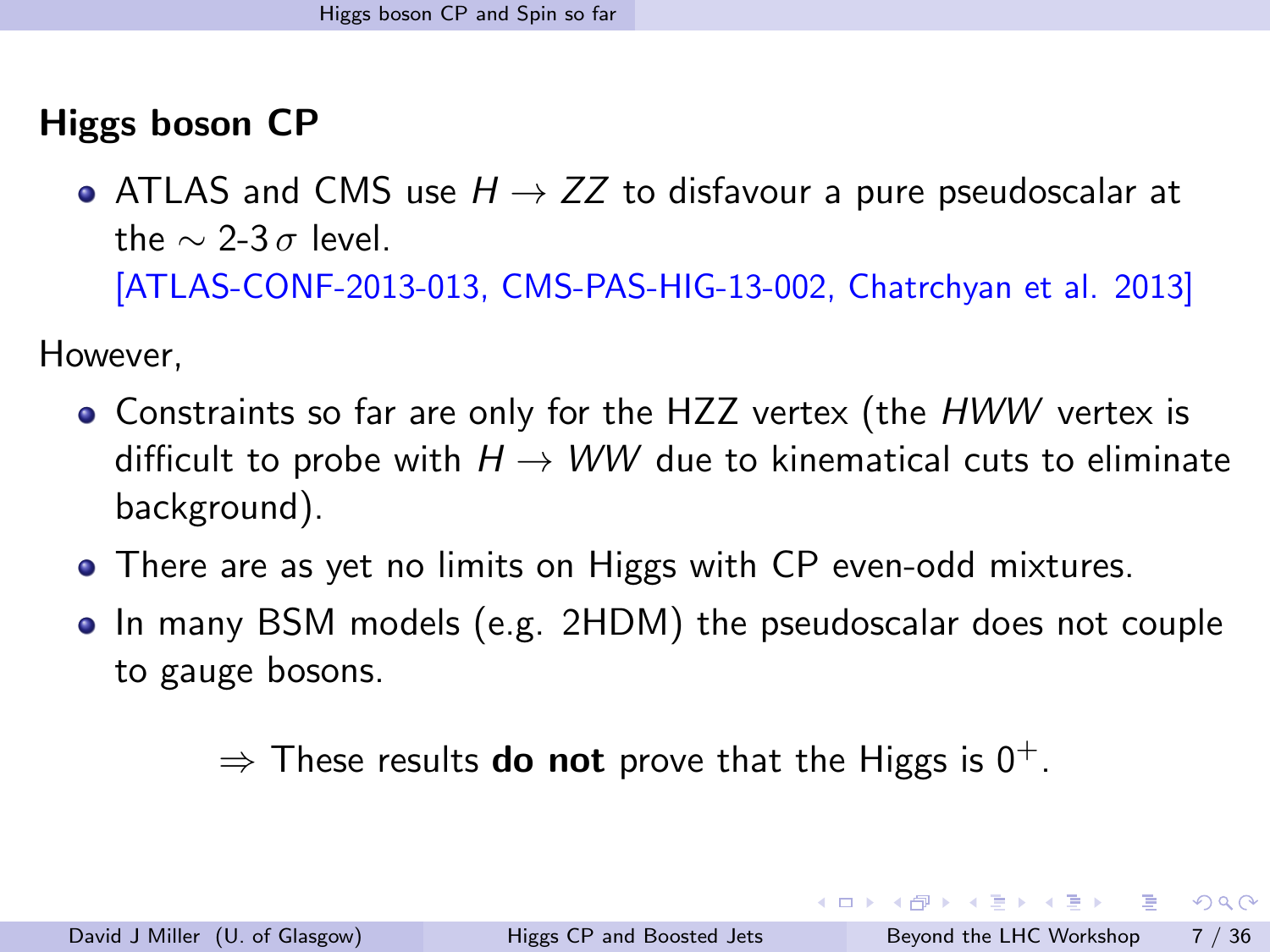# Higher Dimensional Operators

There are two model independent ways one can go about quantifying deviations from the SM.

• Supplement the SM Lagrangian with **higher dimensional operators** that originate from Beyond the SM (BSM) physics:

$$
g_W^2 \frac{c_1}{2\Lambda_1^2} \Phi^\dagger \Phi F_{\mu\nu} F^{\mu\nu}, \quad g_W^2 \frac{c_2}{2\Lambda_2^2} \Phi^\dagger \Phi \tilde{F}_{\mu\nu} F^{\mu\nu}. \qquad [\tilde{F}_{\mu\nu} = \epsilon_{\mu\nu\alpha\beta} F^{\alpha\beta}]
$$

These lead to

$$
\Rightarrow ig_{W} M_{W}\left[g^{\mu\nu} + \frac{4c_{1}}{\Lambda_{1}^{2}}\left(p^{\mu}q^{\nu} - g^{\mu\nu}p\cdot q\right) + \frac{8c_{2}}{\Lambda_{2}^{2}} \epsilon^{\mu\nu\rho\sigma} p_{\rho} q_{\sigma}\right]
$$

where p and q the  $W/Z$  boson momenta.

• Alternatively one could simply regard this as the **most general** tensor structure for spin 0.

K ロ X - 제 P X - 제 파 X - 파 파 파

<span id="page-7-0"></span> $QQ$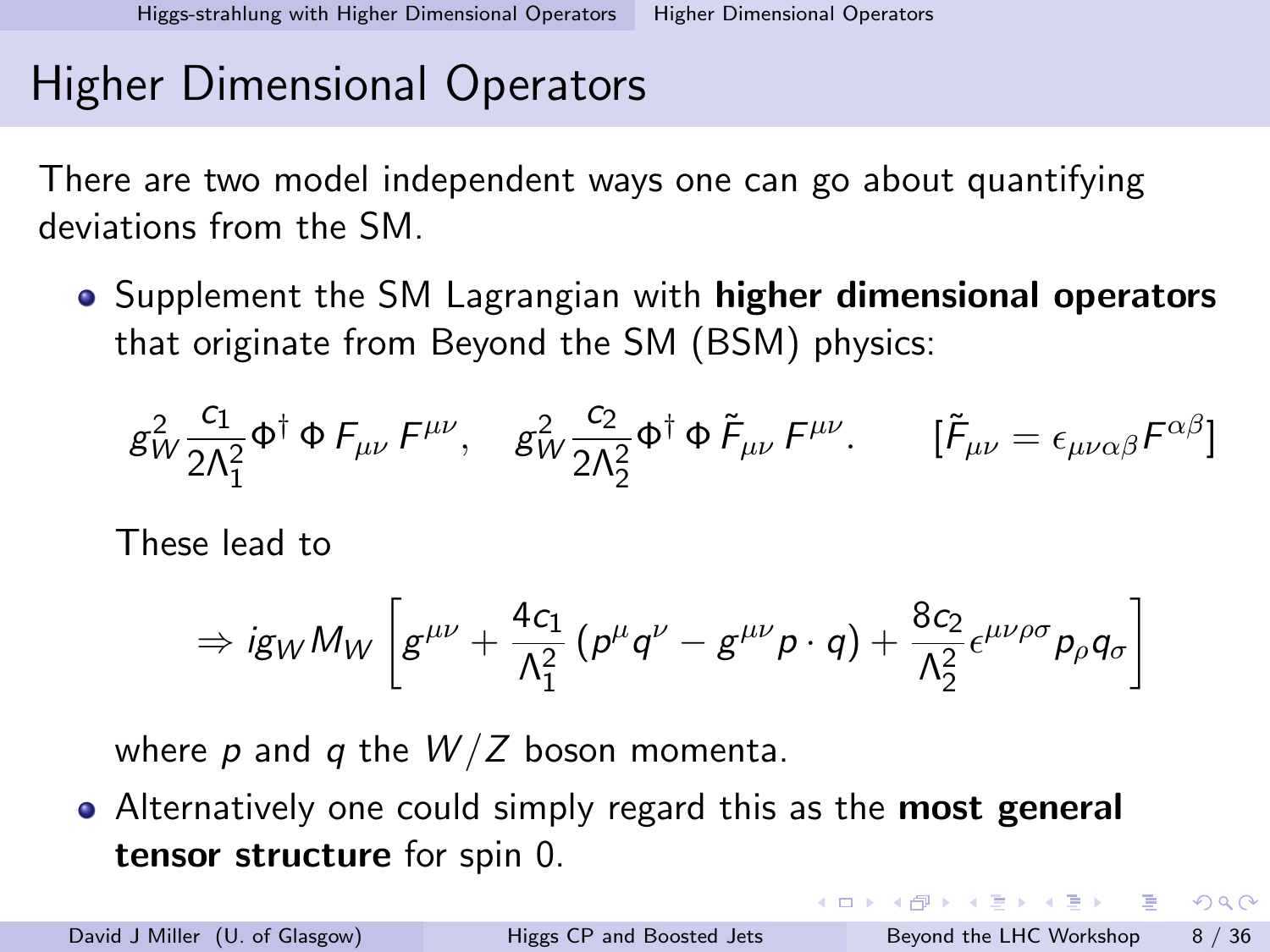## The importance of WH production

How can we investigate the HWW vertex at the LHC?

- $\bullet$   $H \rightarrow WW$  is hard to use due to cuts to remove background.
- $\bullet$  In Vector Boson Fusion one cannot separately study the Z and W contributions.

Furthermore, non-SM HVV vertices have a reduced acceptance to VBF-like kinematic cuts.

 $\Rightarrow$  At the LHC, one one is unavoidably led to **WH production** to probe the *HWW* vertex.



<span id="page-8-0"></span> $QQQ$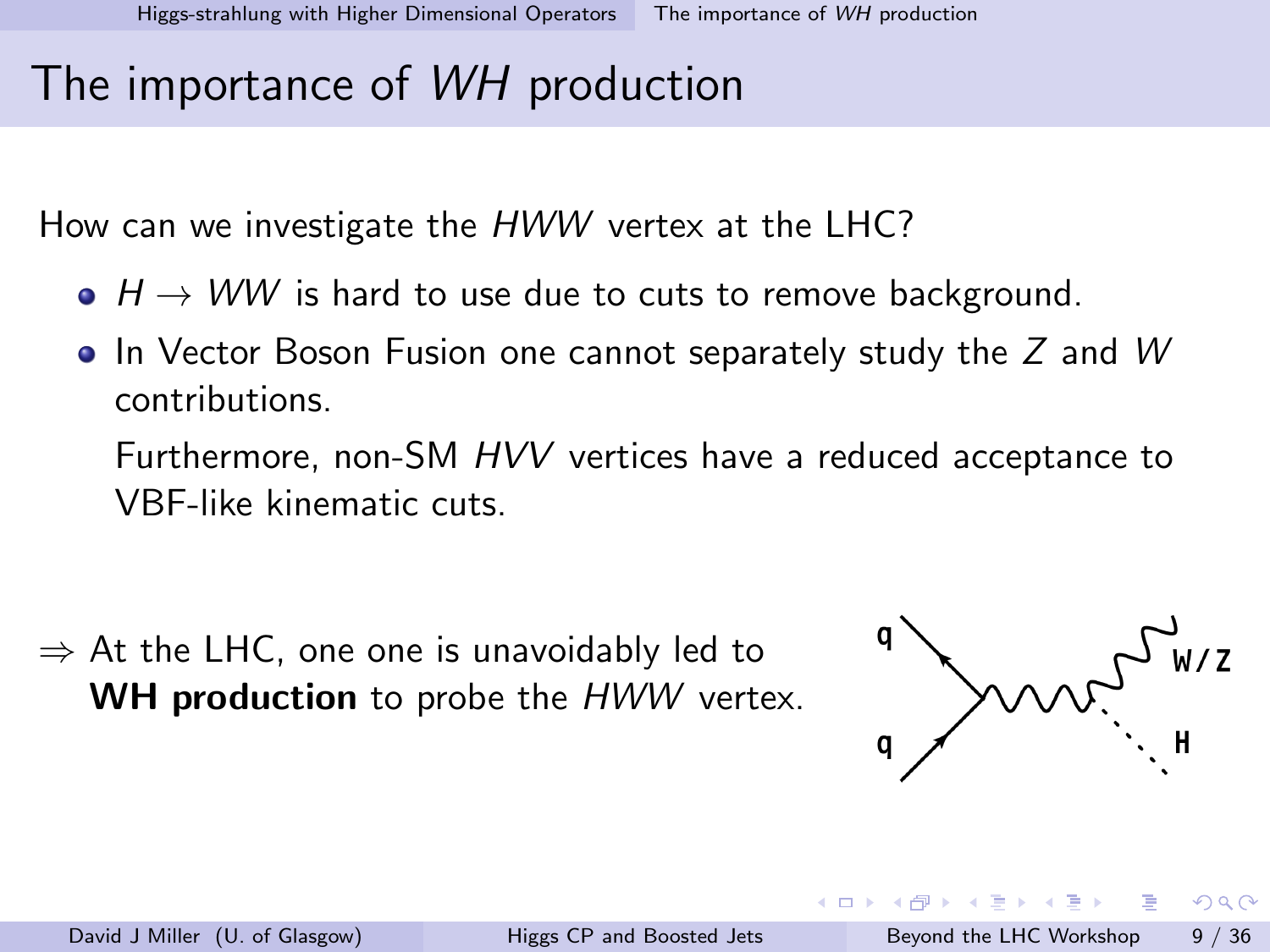#### **• Production**

 $pp \rightarrow HW$  cross-section  $\sim 1.5 \text{ pb}$ (cf. gluon fusions  $\sim$  50 pb)

#### • Decay

 $H \rightarrow bb$  provides the highest BR Choose  $W/Z$  to decay leptonically





#### Problems:

- How do we extract signal from the huge background?
- How do we reconstruct the Higgs?

[Plots from LHC Higgs Cross Section Working Group ]

4 **D** F

David J Miller (U. of Glasgow) [Higgs CP and Boosted Jets](#page-0-0) Beyond the LHC Workshop 10 / 36

<span id="page-9-0"></span>ほん マミト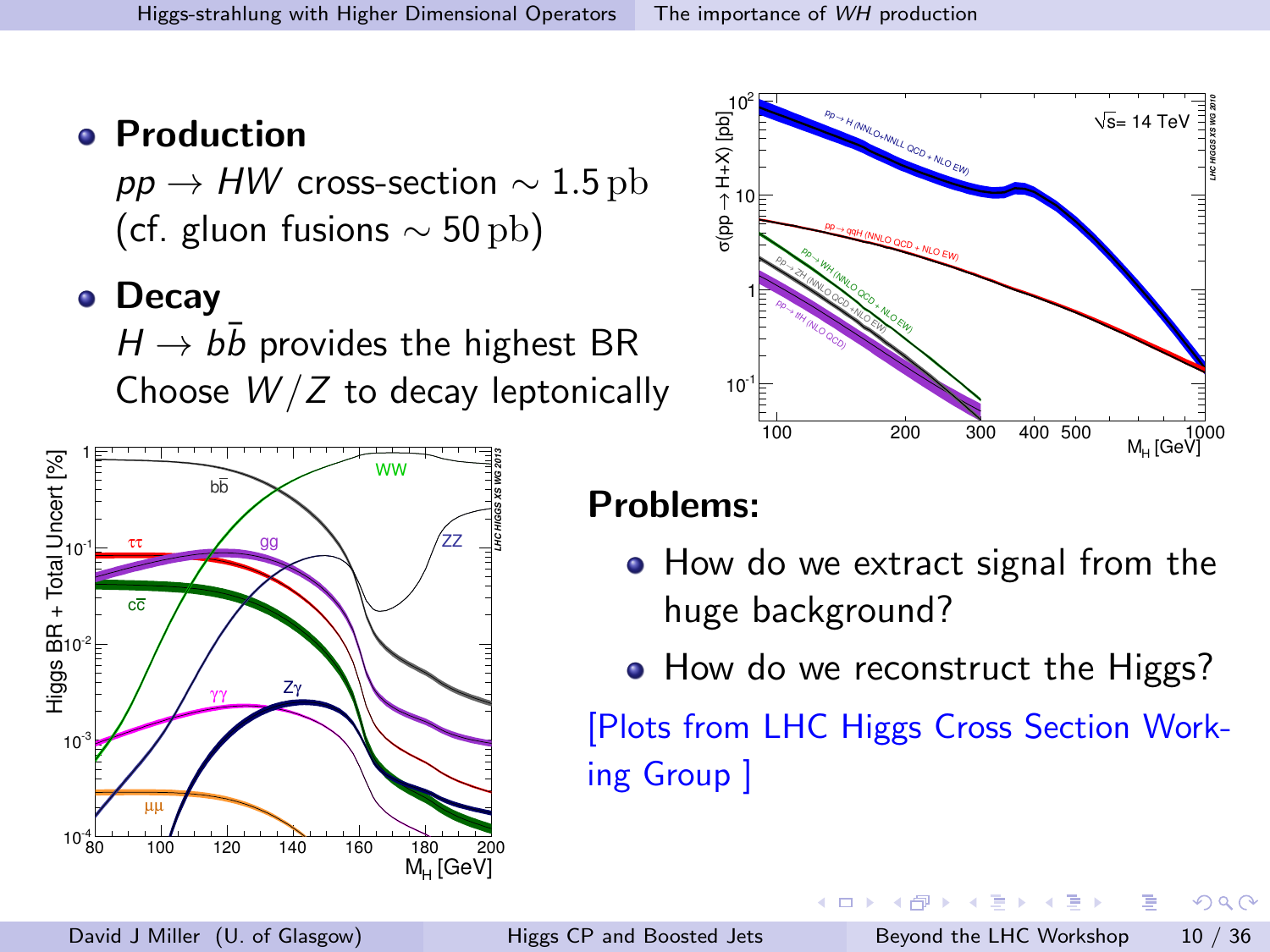# Jet Substructure

Both of these problems can be overcome by using the substructure of boosted jets. **[Butterworth, Davison, Ruben, Salam, 2008]** 

- The Higgs is usually very **boosted**.
- **•** Resulting b-jets combine to look like one fat jet.



[Figures stolen from G. Salam's talk]

- At first sight this looks like a typical QCD jet, but the substructure tells us it is not.
- Note that the need for boosted Higgs prevents us using the threshold dependence.

<span id="page-10-0"></span> $QQQ$ 

→ 何 ト → ヨ ト → ヨ ト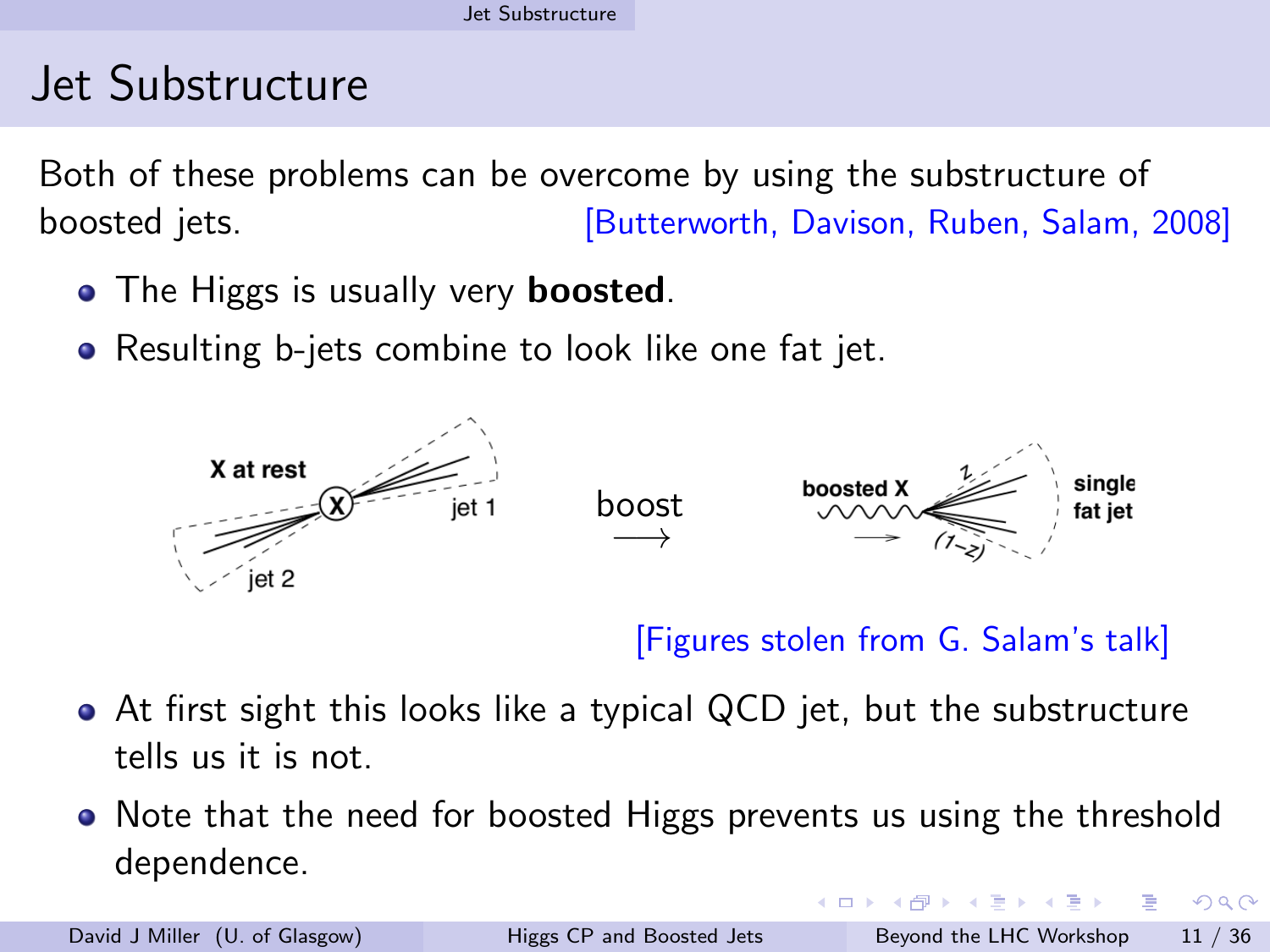Substructure also lets us remove the parton shower junk from the jet.



<span id="page-11-0"></span>Soft junk is removed  $\Rightarrow$  can reconstruct the Higgs.

We simulate all processes using **MadGraph5** interfaced with **Pythia6** and use the FastJet package to cluster the jets. The effective Lagrangian was implemented in FeynRules.

All simulations are for a 14 TeV LHC.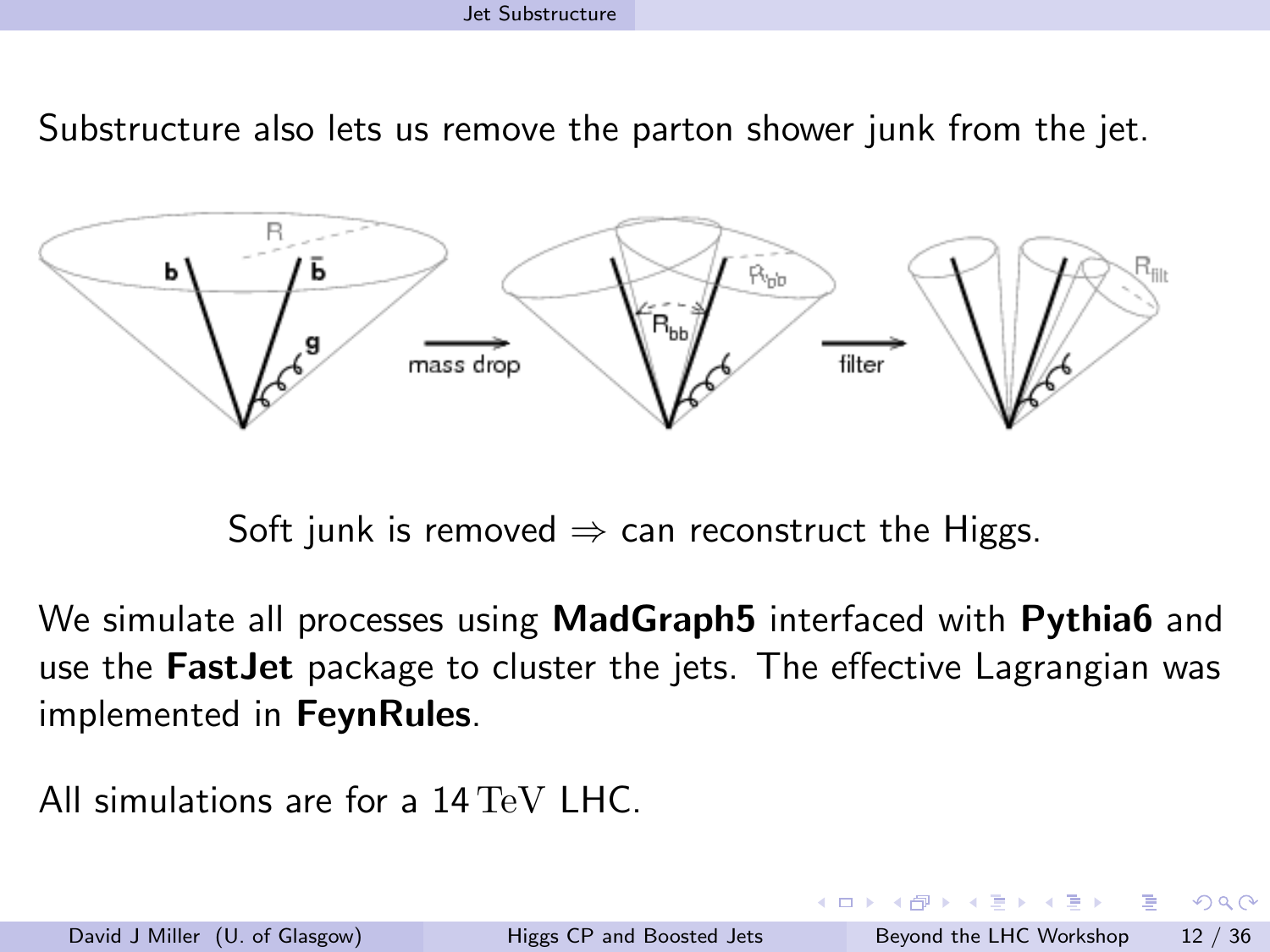<span id="page-12-0"></span>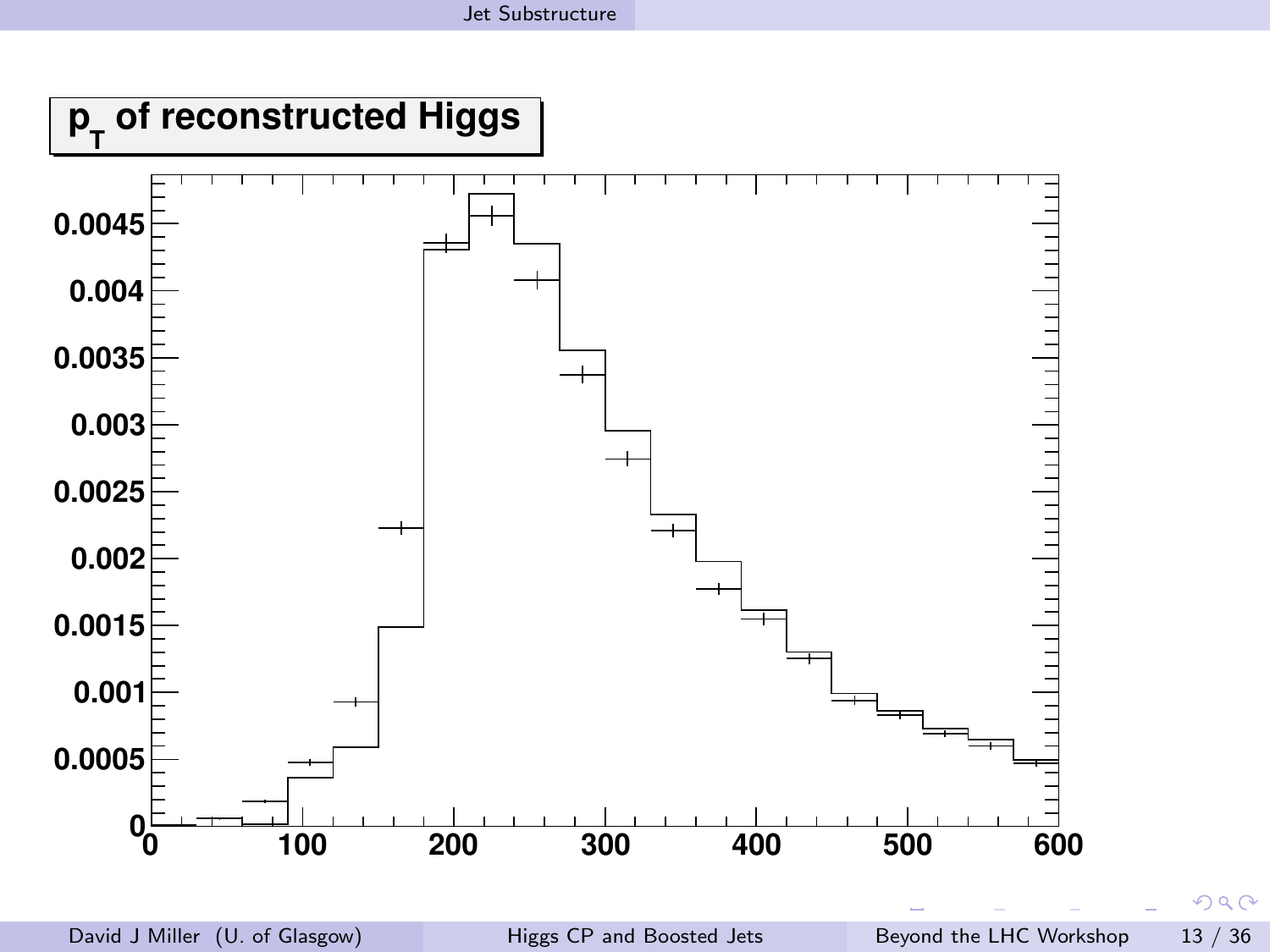**Angle between reconstructed Higgs and that from hard interaction**



David J Miller (U. of Glasgow) [Higgs CP and Boosted Jets](#page-0-0) Beyond the LHC Workshop 14 / 36

<span id="page-13-0"></span>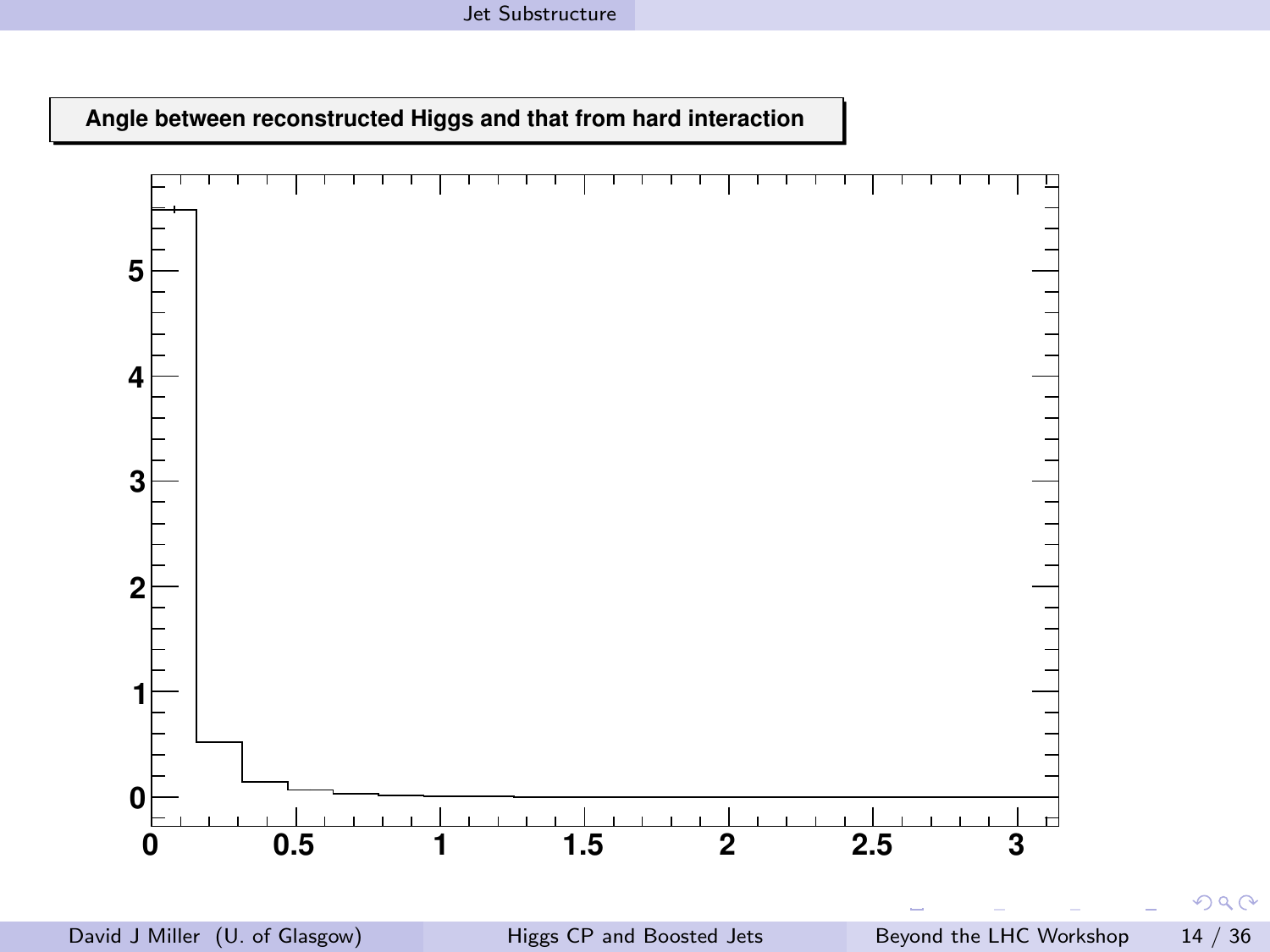### Event Selection

For ZH production we require:

- A fat jet (radius  $R = 1.2$ ,  $p_T > 200 \,\text{GeV}$ ) After filtering require  $\leq 3$  subjets with  $p_T > 20 \,\text{GeV}$ ,  $|\eta| < 2.5$ , radius  $R_{sub} = min(0.3, R_{hh})$  $R_{bb}$  is the two hardest subjets's separation; both must be b-tagged.
- **Exactly 2 leptons (transverse momentum**  $p_T > 20 \,\text{GeV}$ **,**  $|\eta| < 2.5$ **).** Same flavour and opposite charge.  $m_{\rm II}$  within 10 GeV of  $M_{\rm Z}$ .

Isolated: the sum of all particle transverse momenta in a cone of radius  $R = 0.3$  about each lepton  $< 10\%$  that of the lepton.

- Reconstructed Z has a  $p_T > 150 \,\text{GeV}$  and  $\Delta \phi(Z, H) > 1.2$ .
- <span id="page-14-0"></span>• b-tagging efficiency is  $\epsilon_b = 0.6$  and light quark jet rejection rate is  $r_i = 100$ .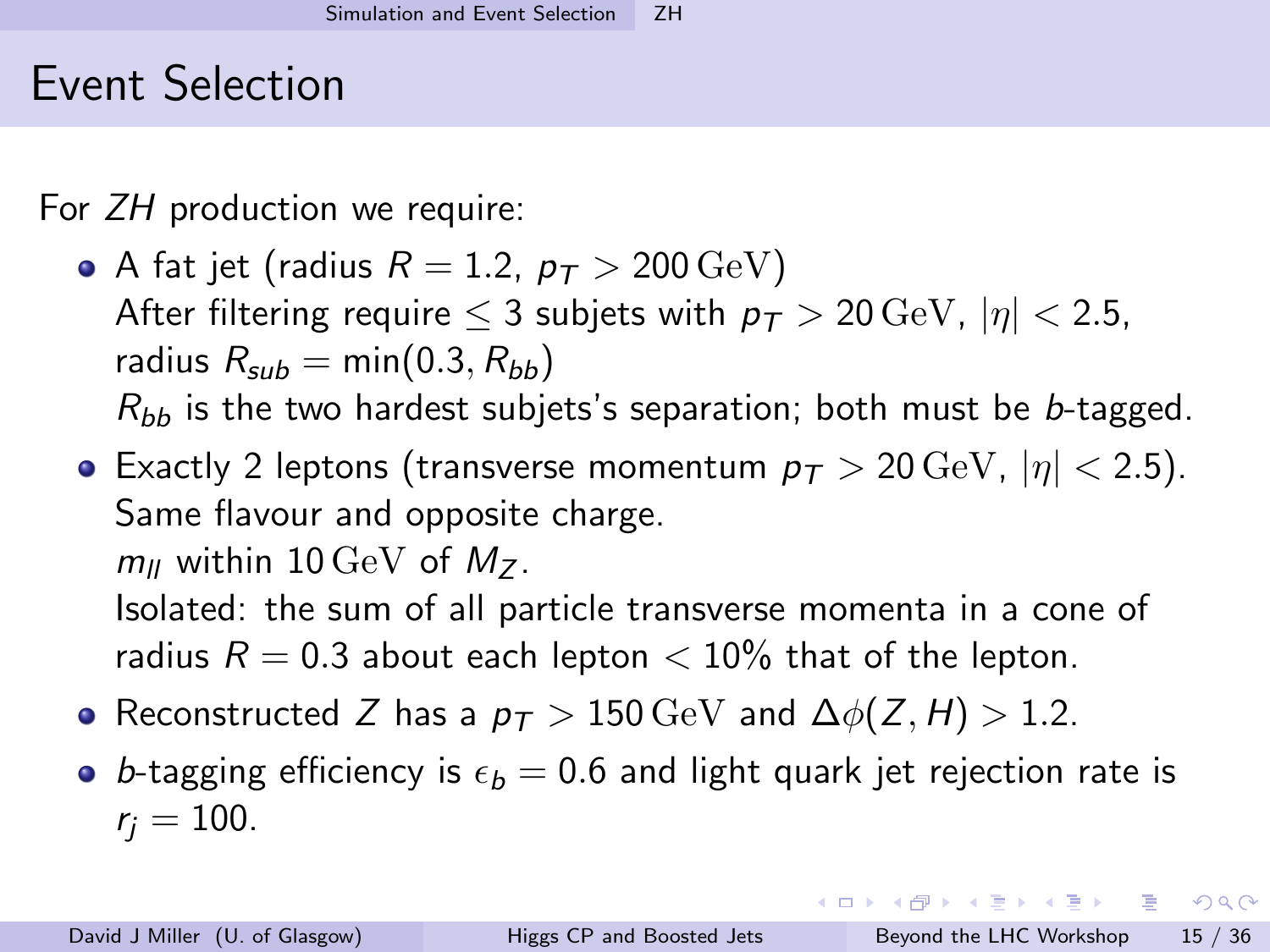After cuts most backgrounds are eliminated.

| Signal:            |           |  |  |
|--------------------|-----------|--|--|
| SM <i>7H</i>       | $0.12$ fb |  |  |
| <b>CP Even BSM</b> | $0.48$ fb |  |  |
| <b>CP Odd BSM</b>  | $0.73$ fb |  |  |

### Backgrounds:

<span id="page-15-0"></span>

| $Z + \text{jets}$ | $0.23$ fb |
|-------------------|-----------|
| $t\overline{t}$   | 0 fb      |
| Single top        | 0 fb      |

- $Λ_{1,2}$  set to reproduce SM  $σ$  before cuts.
- The extra momentum (derivative) in the BSM operators boosts the Higgs more, so the acceptance to selection cuts is much better than the SM.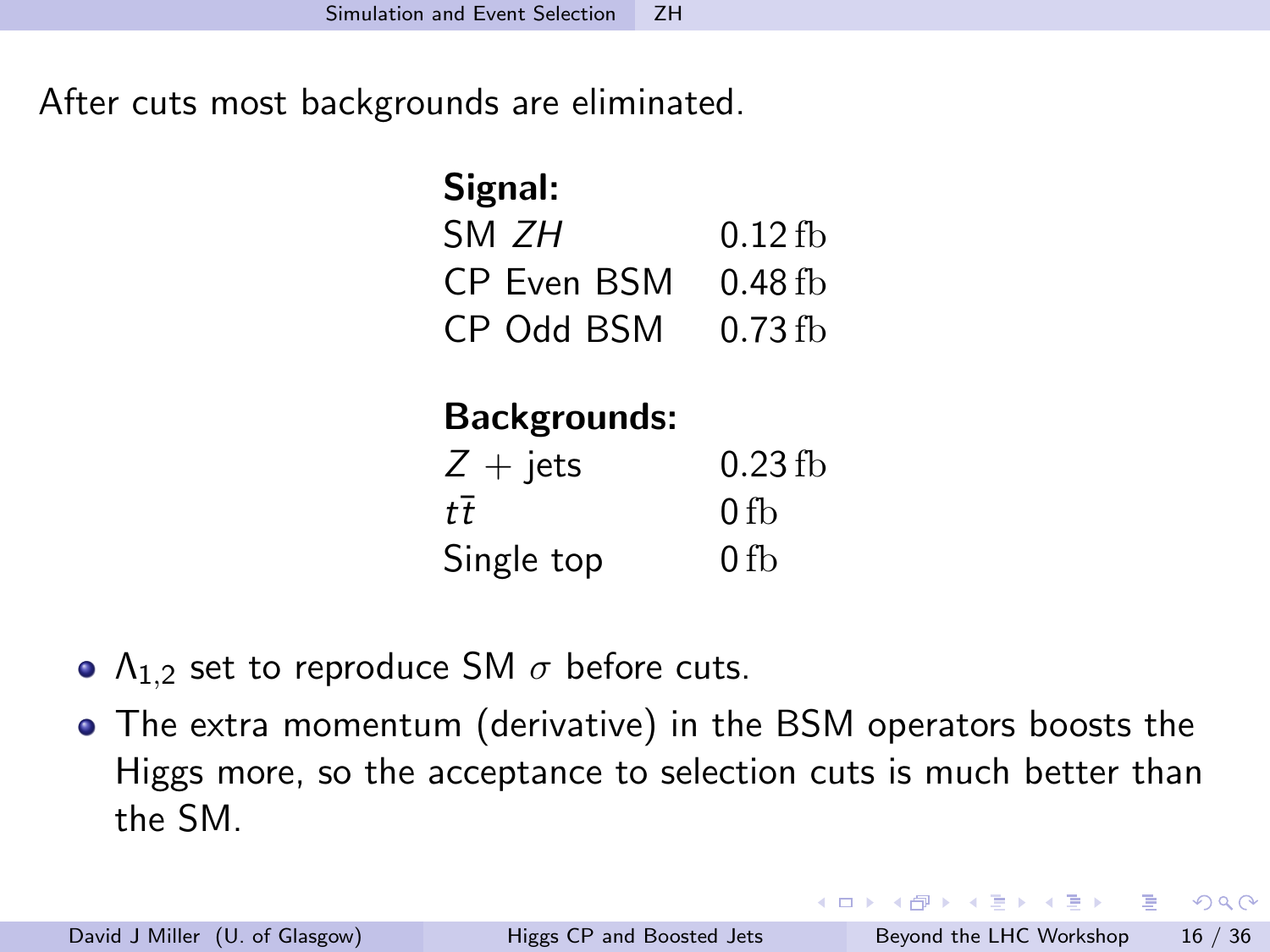<span id="page-16-0"></span>

For WH production we require:

- The Higgs reconstructed as for ZH.
- Exactly 1 hard lepton ( $p_T > 30 \,\text{GeV}$ ,  $|\eta| < 2.5$ ), isolated as before.
- Missing transverse momentum  $p_T > 30 \,\text{GeV}$ .
- Reconstructed W has  $p_T > 150 \,\text{GeV}$  and  $\Delta \phi(H, W) > 1.2$ .
- No additional jet activity with  $\rho_{\mathcal{T}}^{jet} > 30\,\mathrm{GeV}$ ,  $|\eta| < 3$ (to suppress single and top pair production backgrounds).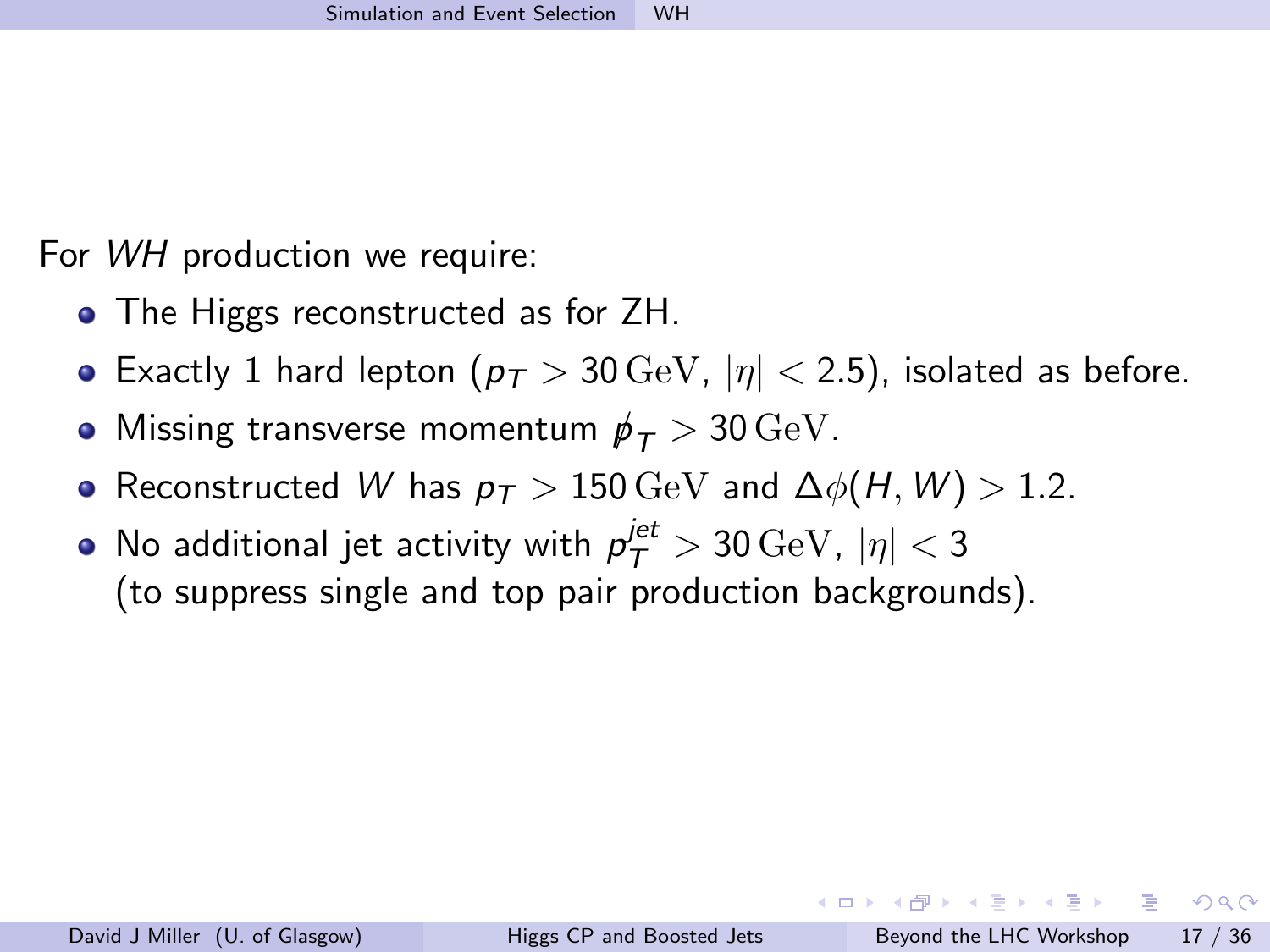WH background removal is even better, though some top backgrounds are left.

| Signal:             |           |
|---------------------|-----------|
| SM WH               | 0.355 fb  |
| <b>CP Even BSM</b>  | $1.45$ fb |
| <b>CD OYY BSM</b>   | $2.14$ fb |
| <b>Backgrounds:</b> |           |
| $W + \text{jets}$   | $0.28$ fb |

| $\mathbf{v}$ $\mathbf{v}$ $\mathbf{v}$ | 0.ZU 10   |
|----------------------------------------|-----------|
| tt                                     | $0.13$ fb |
| Single top                             | $0.06$ fb |

- So far we haven't needed to reconstruct the neutrino.
- However, we also need the neutrino to make angular observables.

<span id="page-17-0"></span>G.  $\Omega$ 

イロト イ押ト イヨト イヨト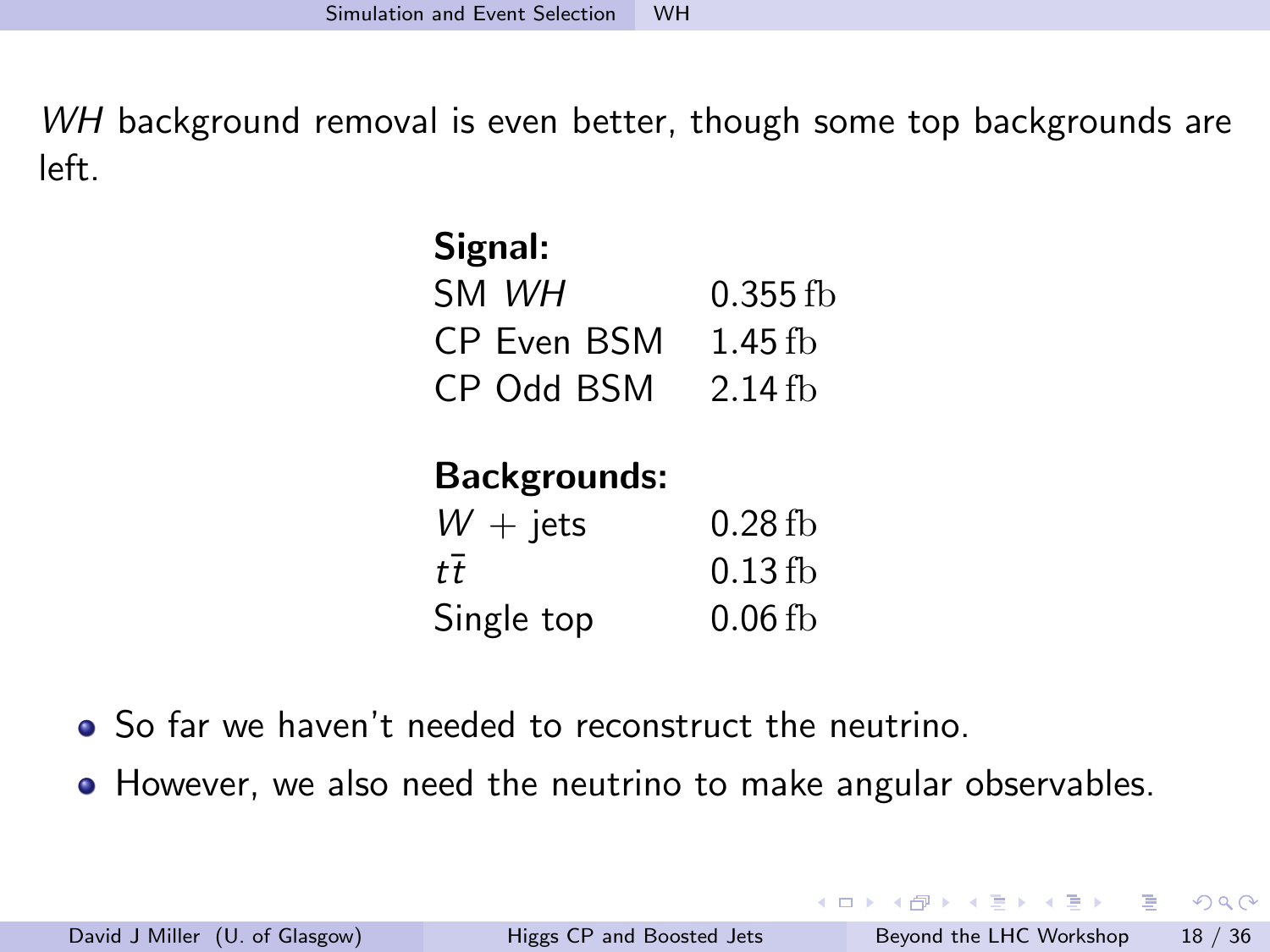## Neutrino Reconstruction

- Identify  ${\vec \rho}_{\mathcal{T}_\nu}$  with the missing transverse momentum  ${\vec \rho}_{\mathcal{T}^\perp}$ Also use  $p_\nu^2=0$ .
- Demand  $(\vec{p}_{\nu} + \vec{p}_{h})^2 = M_W^2$ , solving the quadratic equation.
- **•** Gives two solutions.

We reconstruct the "true" neutrino momentum 50% of the time ( $\simeq$  5% give imaginary solutions).

Boosts of Higgs,  $\beta_z^H$ , and  $W$ ,  $\beta_z^W$ , should be similar. Choose neutrino solution that minimizes  $|\beta_z^W-\beta_z^H|.$ Gives the true neutrino momentum in 65% of cases.

David J Miller (U. of Glasgow) [Higgs CP and Boosted Jets](#page-0-0) Beyond the LHC Workshop 19 / 36

<span id="page-18-0"></span>**KOD KARD KED KED E VAN**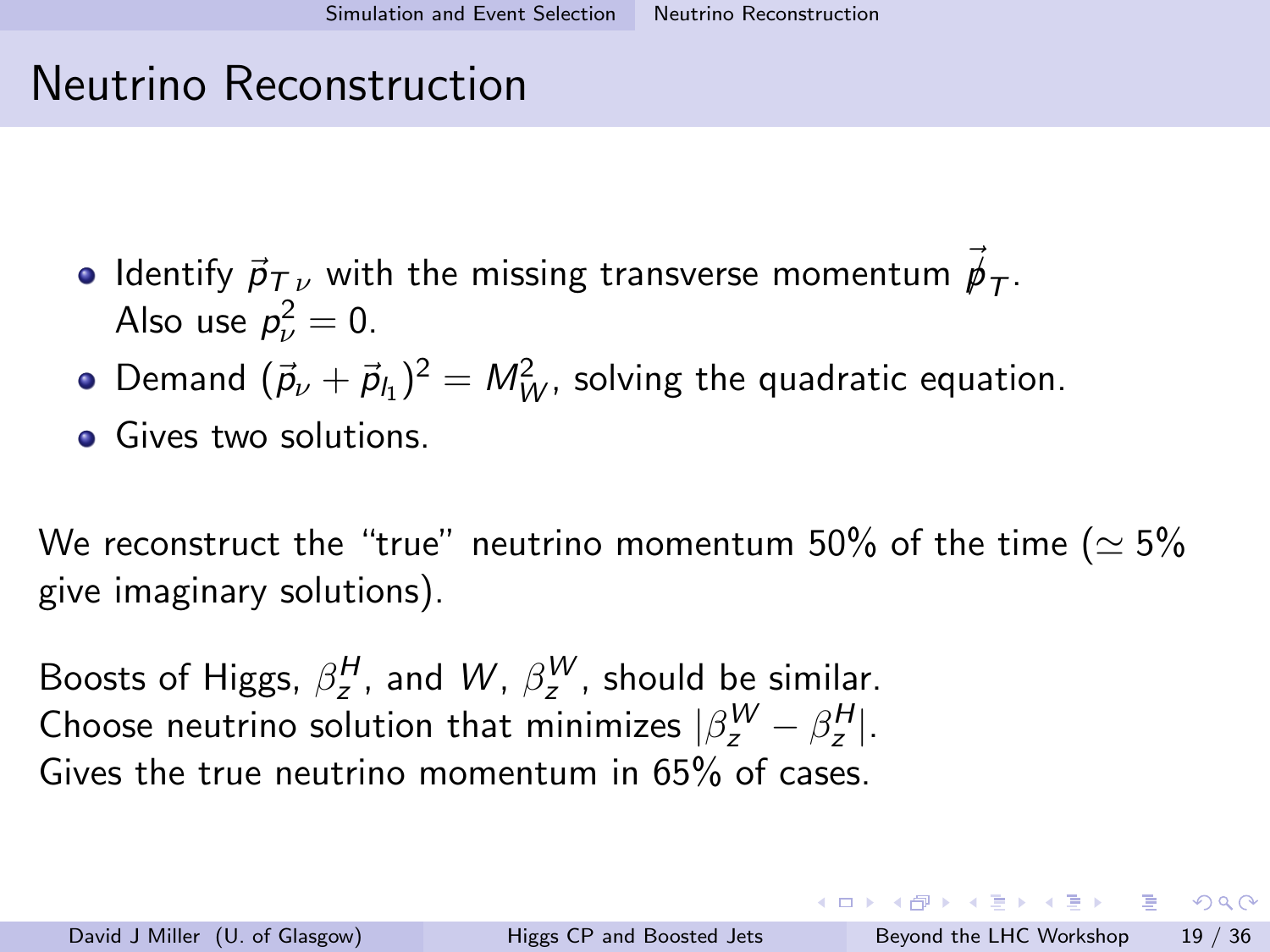To check the effect of the neutrino reconstructions, I will (sometimes) present three cases:

- MCT: "Monte-Carlo Truth" where the neutrino momentum is reconstructed from the  $p_{\mathcal{T}}$  of the "true" neutrino rather than the  ${p\llap{/}}_{\mathcal{T}}.$
- **BT:** Choose the solution by demanding  $|\beta_z^W \beta_z^H|$  is minimized.
- **BN:** Use both solutions of the quadratic equation.

<span id="page-19-0"></span> $\equiv$   $\cap$   $\alpha$ 

→ 何 ▶ → ヨ ▶ → ヨ ▶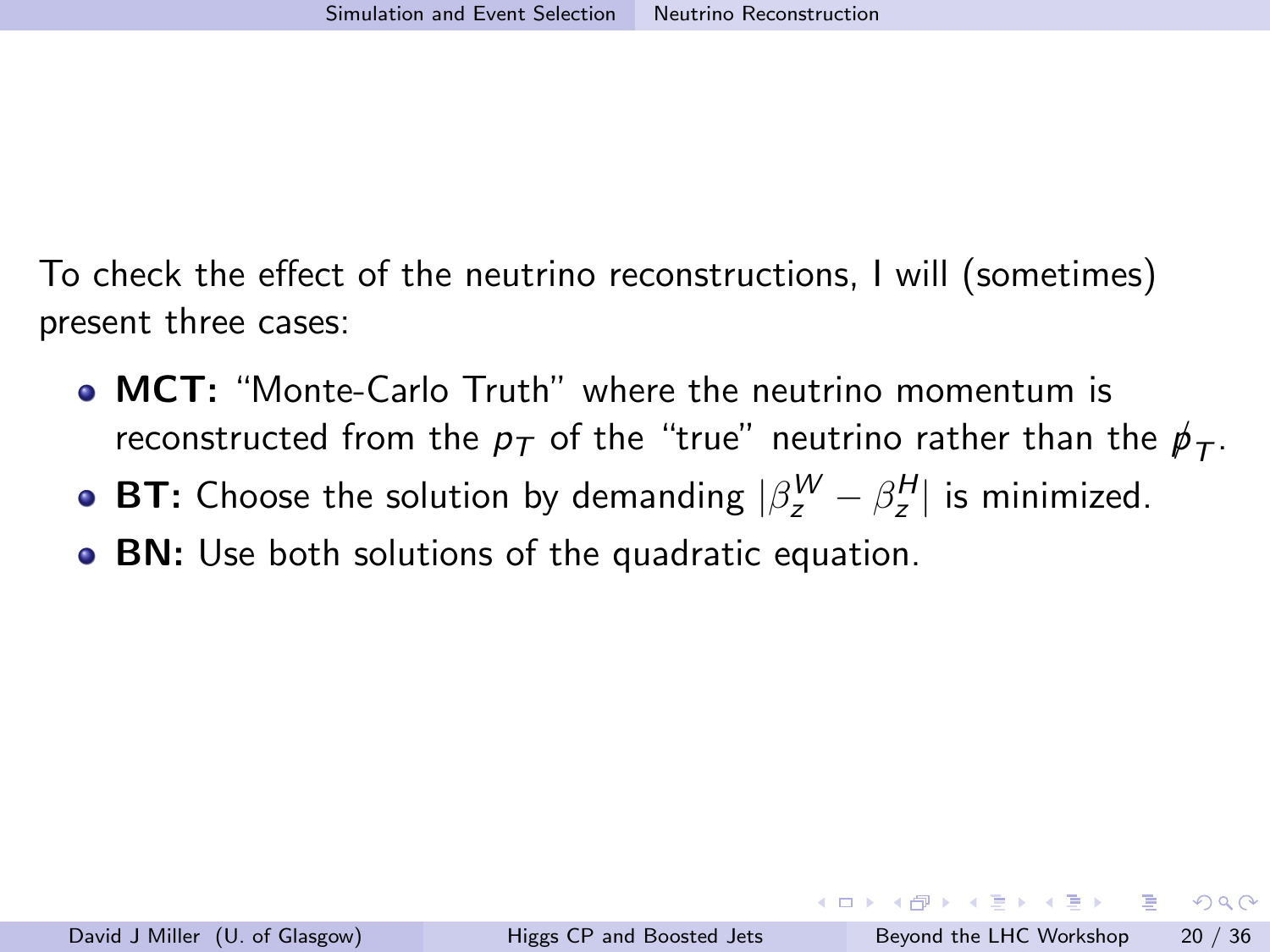Ratio of cross-sections for WH:



Variation with the  $p<sub>T</sub>$  cuts can provide information on the presence of BSM physics.

David J Miller (U. of Glasgow) [Higgs CP and Boosted Jets](#page-0-0) Beyond the LHC Workshop 21 / 36

<span id="page-20-0"></span>正々 メラメ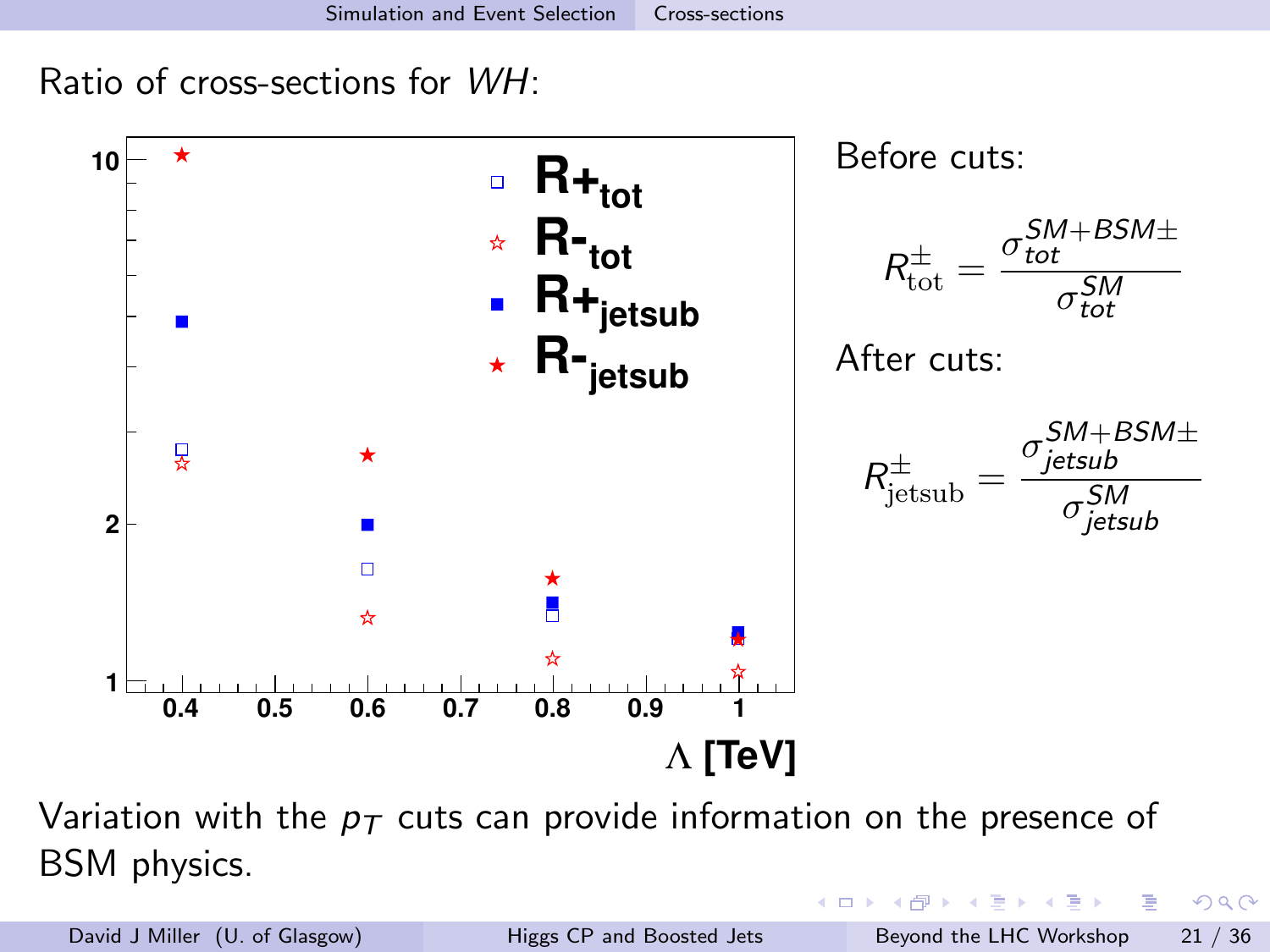# Angular Observables

We examined lots of different angles to find angles that discriminate between the different operators, and I present three of them here:

<span id="page-21-0"></span>
$$
\cos \theta^* = \frac{\vec{p}_{l_1}^{(V)} \cdot \vec{p}_V}{|\vec{p}_{l_1}^{(V)}||\vec{p}_V|}
$$

$$
\cos \delta^+ = \frac{\vec{p}_{l_1}^{(V)} \cdot (\vec{p}_V \times \vec{p}_H)}{|\vec{p}_{l_1}^{(V)}||\vec{p}_V \times \vec{p}_H|},
$$

$$
\cos \delta^- = \frac{(\vec{p}_{l_1}^{(H-)} \times \vec{p}_{l_2}^{(H-)}) \cdot \vec{p}_V}{|(\vec{p}_{l_1}^{(H-)} \times \vec{p}_{l_2}^{(H-)})||\vec{p}_V|}.
$$

- $\vec{p}_X^{(Y)} \equiv$  three-momentum of  $X$  in the rest frame of  $Y$ .
- No  $Y \Rightarrow$  momentum is in the lab frame.
- $\bullet$  H– is the parity inverted Higgs four-momentum, i.e.  $(\vec{p}_H \rightarrow -\vec{p}_H)$  $\bullet V \equiv W^{\pm}$ , Z **KORKA ERKER ADA YOUR**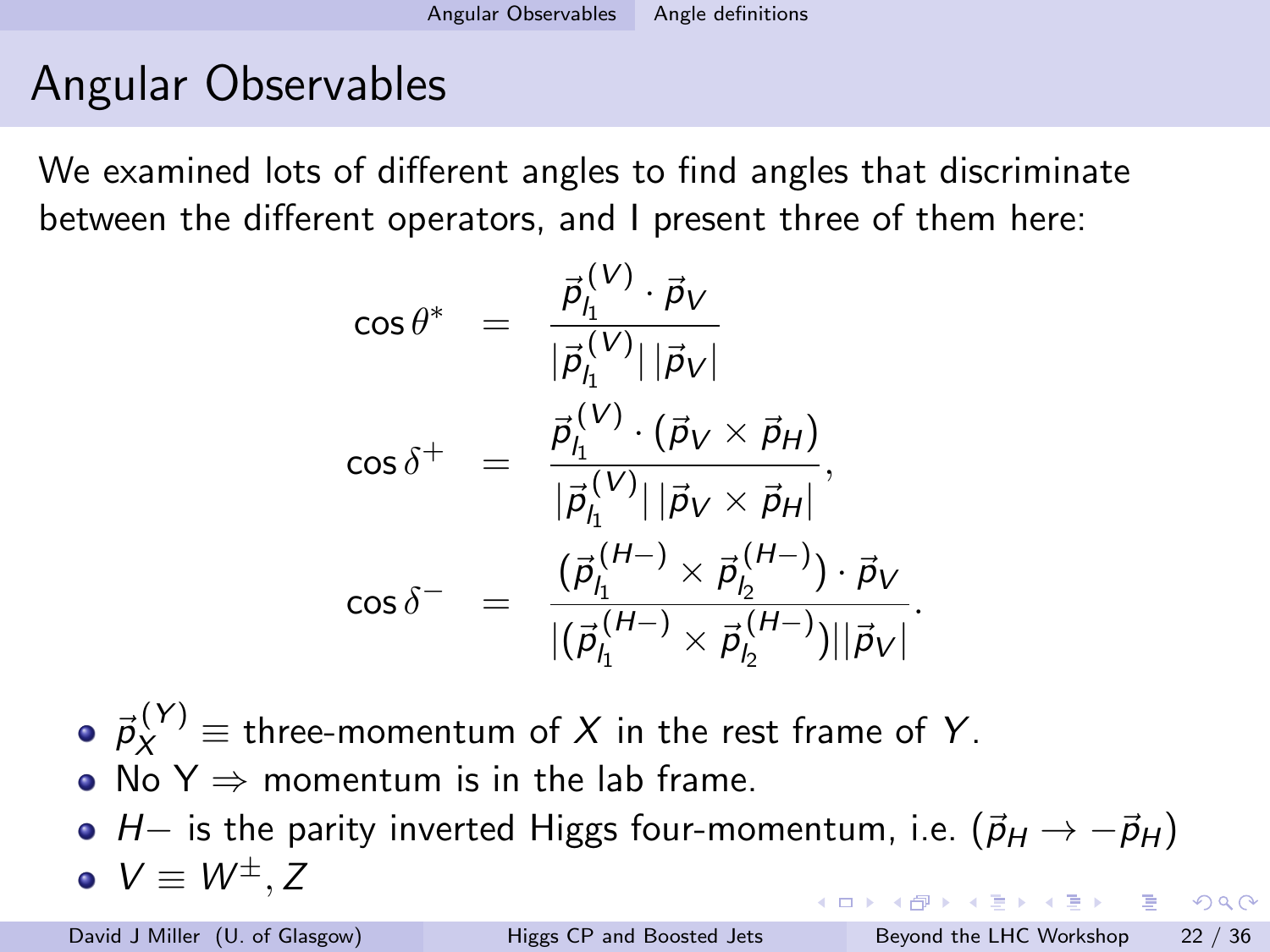# ZH:  $\cos \theta^*$

$$
\cos\theta^* = \frac{\vec{p}_{l_1}^{(Z)}\cdot\vec{p}_Z}{|\vec{p}_{l_1}^{(Z)}|\,|\vec{p}_Z|}
$$

Angle between lepton in parent Z rest frame and the Z in the lab frame.

<span id="page-22-0"></span>

This distinguishes between SM and BSM operators.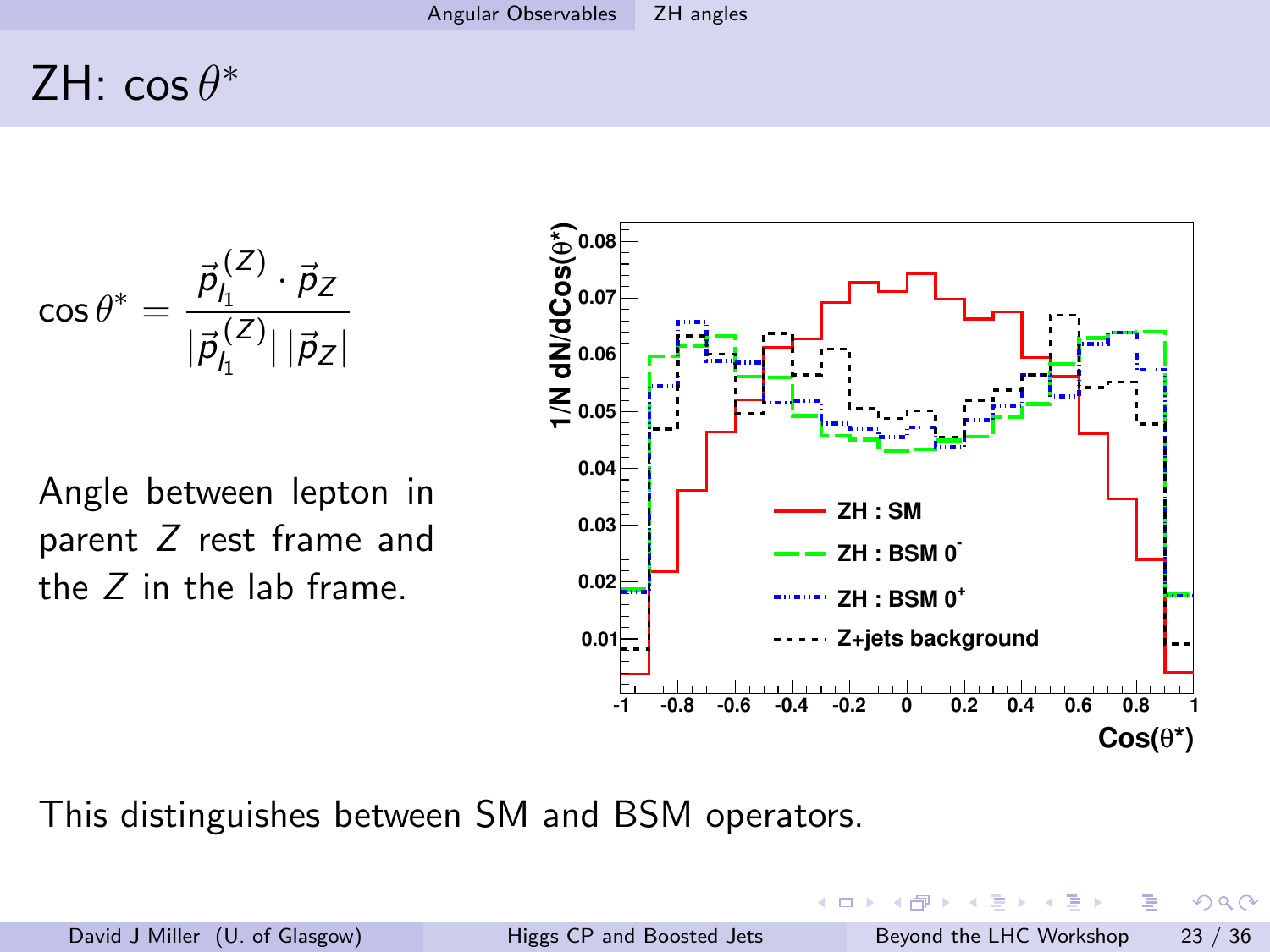# ZH:  $\cos \delta^+$

$$
\cos \delta^+ = \frac{\vec{p}_{I_1}^{(Z)} \cdot (\vec{p}_Z \times \vec{p}_H)}{|\vec{p}_{I_1}^{(Z)}||\vec{p}_Z \times \vec{p}_H|}
$$

Angle between lepton in parent Z rest frame and the normal to the ZH production plane.



This distinguishes the BSM CP even operator.

<span id="page-23-0"></span>

David J Miller (U. of Glasgow) [Higgs CP and Boosted Jets](#page-0-0) Beyond the LHC Workshop 24 / 36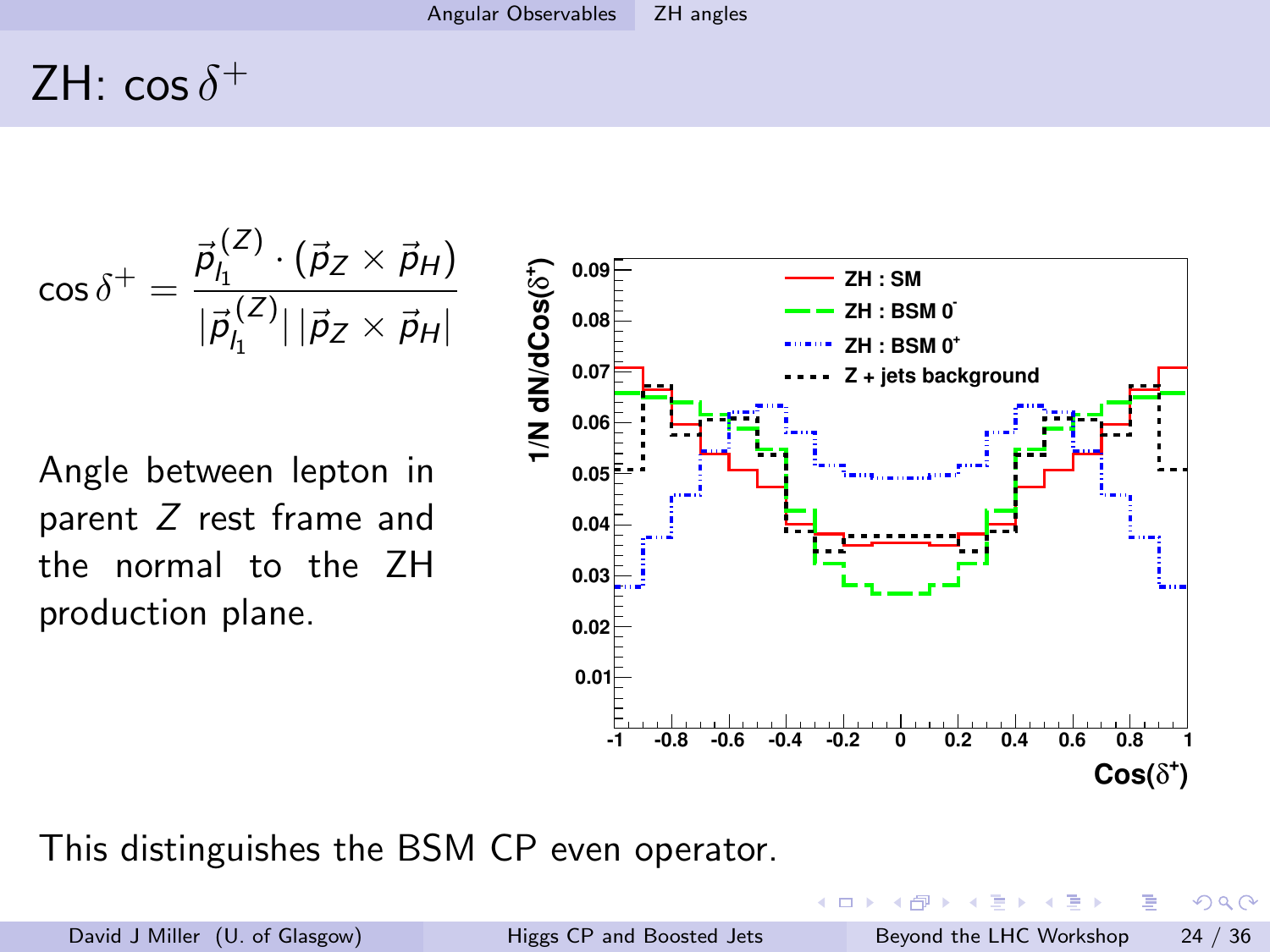# ZH:  $\cos \delta$ <sup>-</sup>



This distinguishes the BSM CP odd operator.

<span id="page-24-0"></span> $\Omega$ 

 $\rightarrow$ 

Ξ.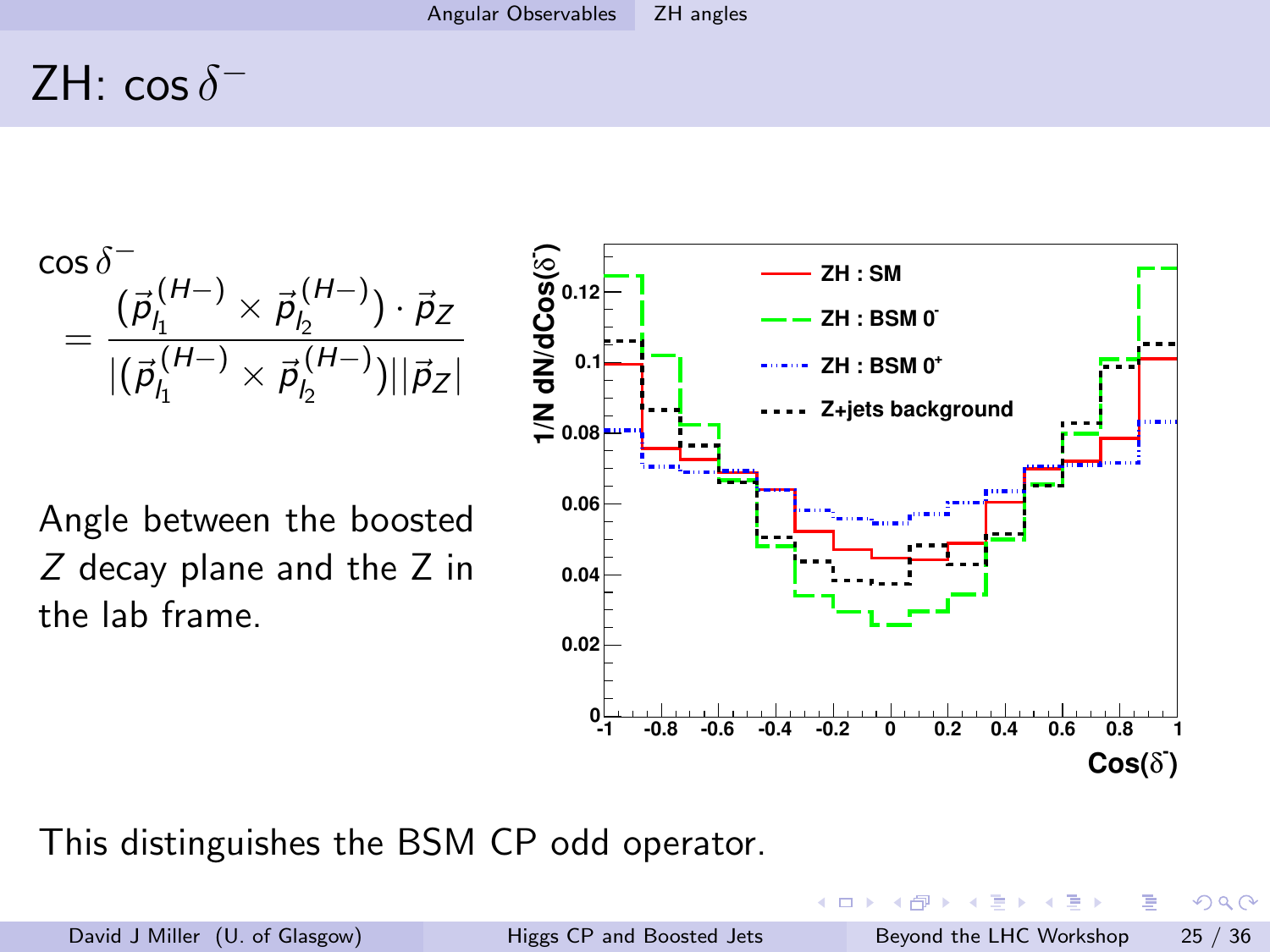# WH:  $\cos \theta^*$

$$
\cos\theta^*=\frac{\vec{\textit{p}}_h^{(W)}\cdot\vec{\textit{p}}_W}{|\vec{\textit{p}}_h^{(W)}|\,|\vec{\textit{p}}_W|}
$$

Angle between lepton in parent W rest frame and the W in the lab frame.



David J Miller (U. of Glasgow) [Higgs CP and Boosted Jets](#page-0-0) Beyond the LHC Workshop 26 / 36

<span id="page-25-0"></span>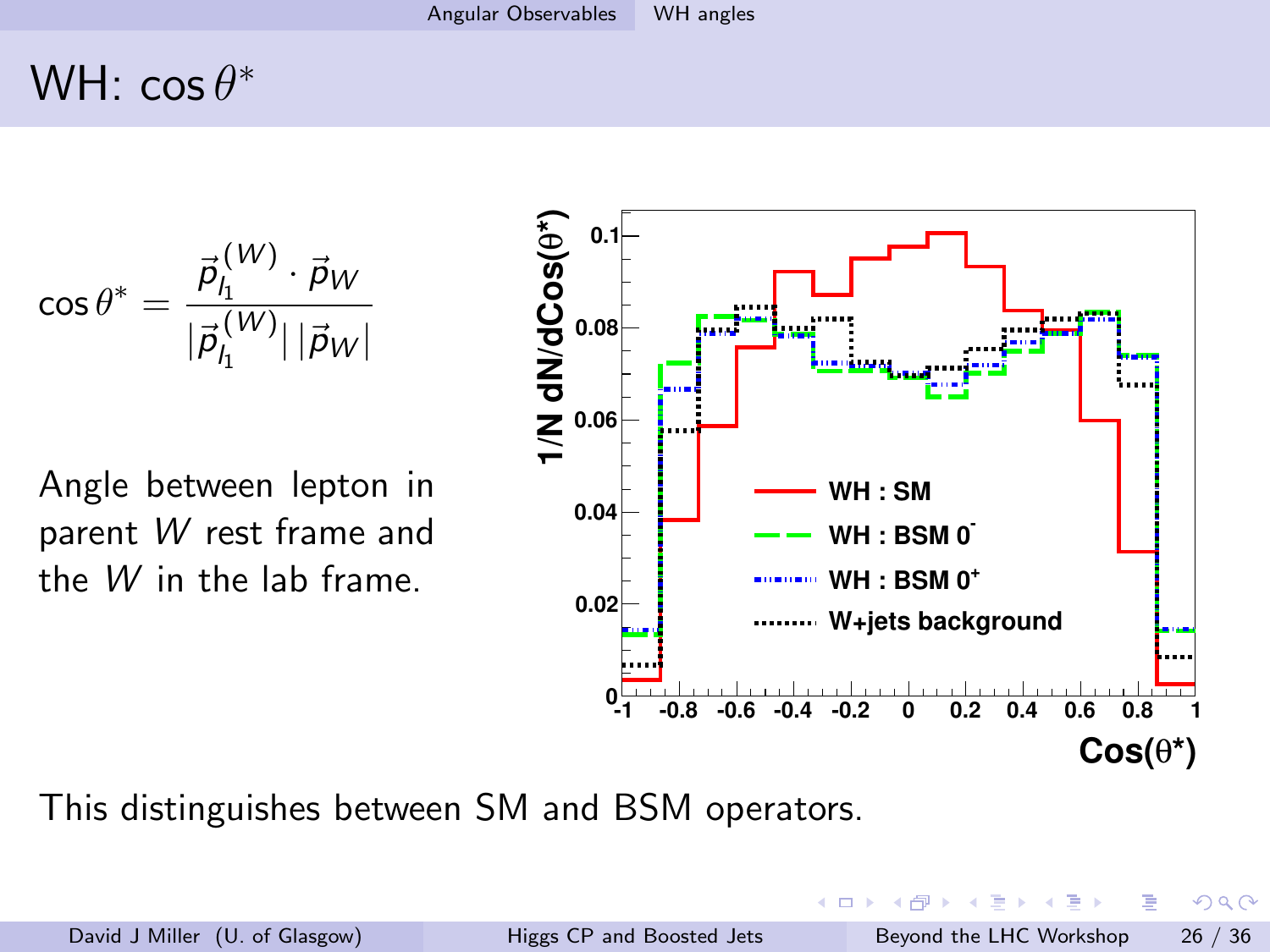# WH:  $\cos\delta^+$

$$
\cos \delta^+ = \frac{\vec{p}_{l_1}^{(W)} \cdot (\vec{p}_W \times \vec{p}_H)}{|\vec{p}_{l_1}^{(W)}| |\vec{p}_W \times \vec{p}_H|}
$$

Angle between lepton in parent W rest frame and the normal to the WH production plane.



<span id="page-26-0"></span>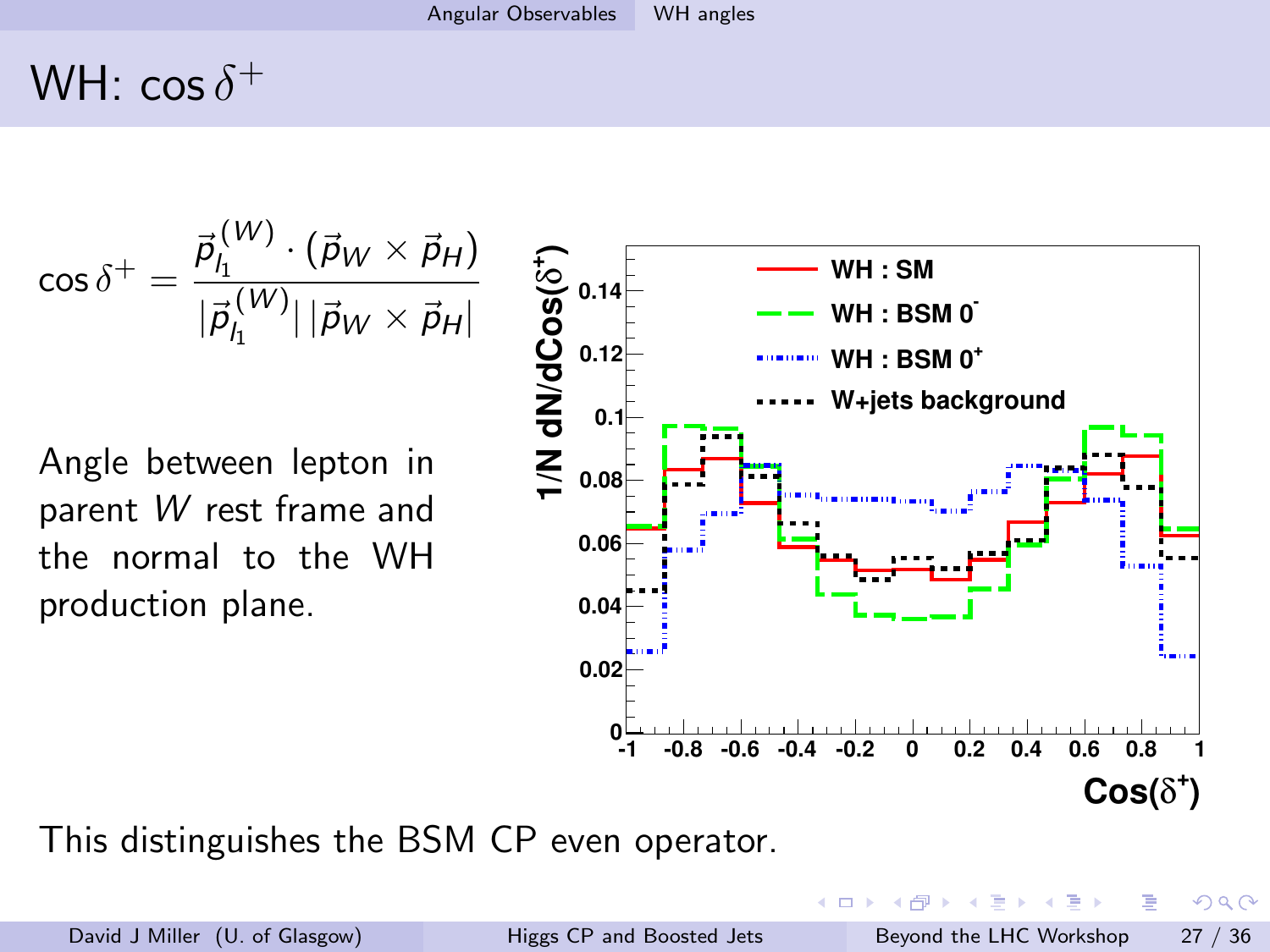# WH:  $\cos \delta^{-}$



This distinguishes the BSM CP odd operator. **)**

<span id="page-27-0"></span> $\Omega$ 

 $\,$ 

Ξ.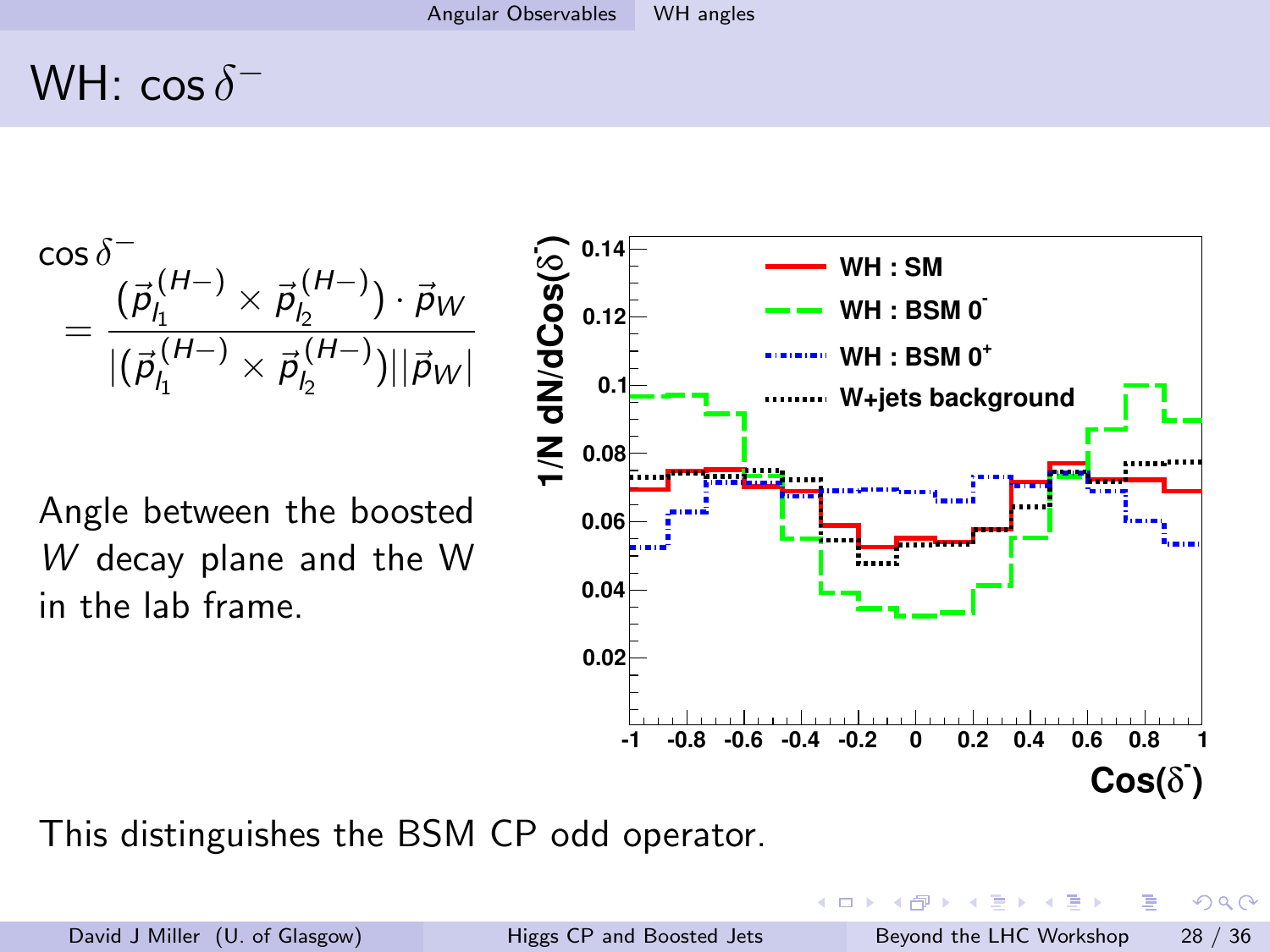## Asymmetries

To quantify these differences, we can construct asymmetries:

$$
A(X) = \frac{\sigma(|X| < 0.5) - \sigma(|X| > 0.5)}{\sigma(|X| < 0.5) + \sigma(|X| > 0.5)}
$$
\nwhere  $X \in \{\cos \theta^*, \cos \delta^+, \cos \delta^-\}$ .

These give:

|                      |        | $ZH_{SM}$ $ZH_{BSM}^{0-}$ $ZH_{BSM}^{0+}$ |         | $Z + jets$ |
|----------------------|--------|-------------------------------------------|---------|------------|
| $A(\cos\theta^*)$    | 0.35   | $-0.05$                                   | $-0.02$ | 0.07       |
| $A(\cos \delta^+)$   | -0.207 | $-0.262$                                  | 0.088   | $-0.188$   |
| $A(\cos \delta^{-})$ |        | $-0.209$ $-0.435$ $-0.103$                |         | $-0.321$   |

David J Miller (U. of Glasgow) [Higgs CP and Boosted Jets](#page-0-0) Beyond the LHC Workshop 29 / 36

<span id="page-28-0"></span>G.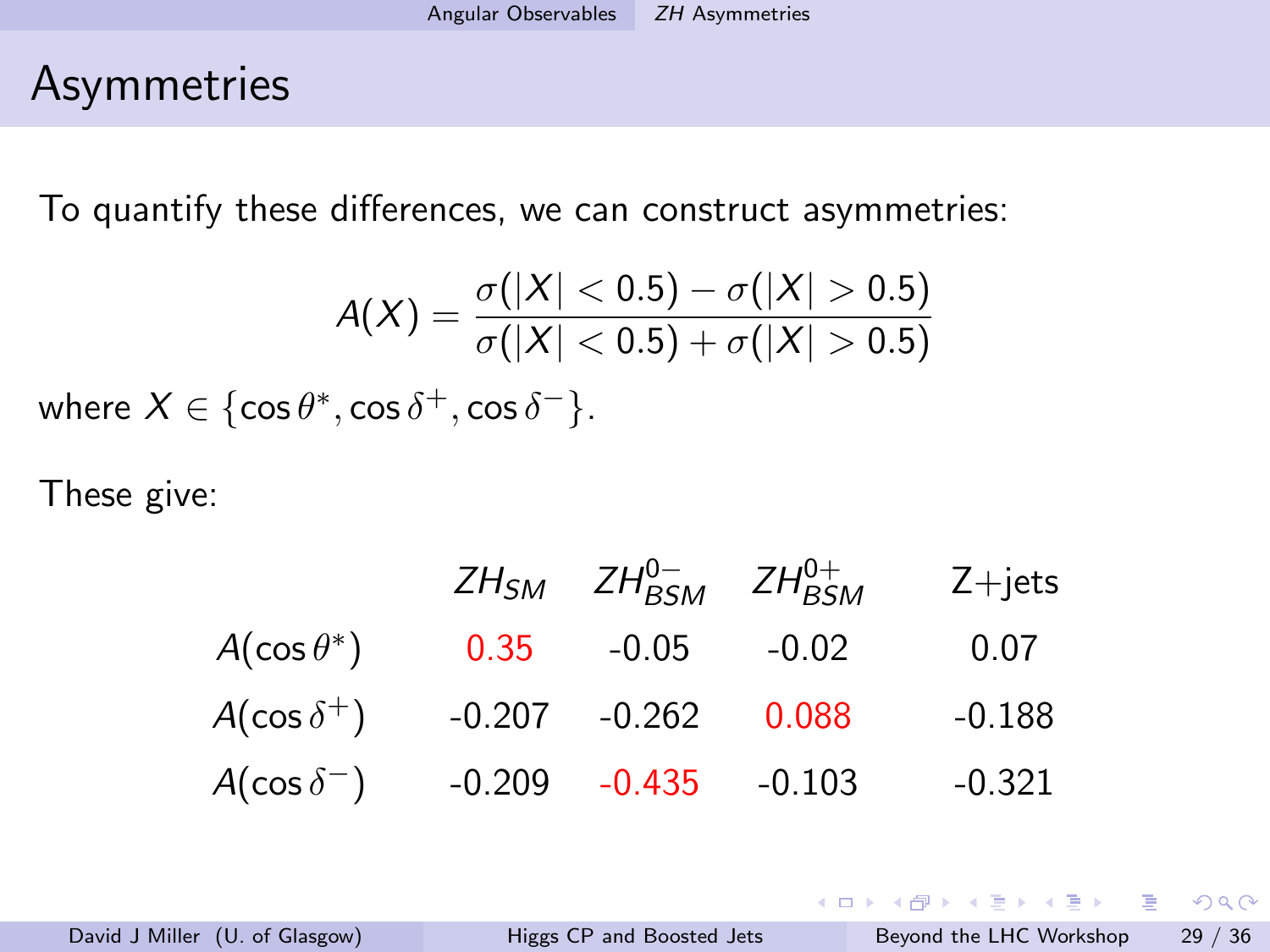For WH we have 3 ways for reconstructing the neutrino:

|      |                      | WH <sub>SM</sub> | $WH_{BSM}^{0-}$ | $WH_{BSM}^{0+}$ | $W + jets$              |
|------|----------------------|------------------|-----------------|-----------------|-------------------------|
| MCT: | $A(\cos\theta^*)$    | 0.413            | 0.082           | 0.096           | 0.152                   |
|      | $A(\cos \delta^+)$   | $-0.204$         | $-0.342$        | 0.093           | $-0.189$                |
|      | $A(\cos \delta^{-})$ | $-0.104$         | $-0.403$        | $-0.003$        | $-0.173$                |
| BT:  | $A(\cos\theta^*)$    | 0.396            | 0.073           | 0.100           | 0.142                   |
|      | $A(\cos \delta^+)$   | $-0.150$         | $-0.284$        | 0.142           | $-0.138$                |
|      | $A(\cos \delta^{-})$ | $-0.058$         | $-0.353$        | 0.042           | $-0.118$                |
| BN:  | $A(\cos\theta^*)$    | 0.411            | 0.060           | 0.095           | 0.132                   |
|      | $A(\cos \delta^+)$   | $-0.161$         | $-0.289$        | 0.141           | $-0.138$                |
|      | $A(\cos \delta^{-})$ | $-0.059$         | $-0.367$        | 0.030           | $-0.135$                |
|      |                      |                  |                 |                 | K ロ ⊁ K 御 ⊁ K 君 ⊁ K 君 ⊁ |

David J Miller (U. of Glasgow) [Higgs CP and Boosted Jets](#page-0-0) Beyond the LHC Workshop 30 / 36

<span id="page-29-0"></span> $299$ 

÷.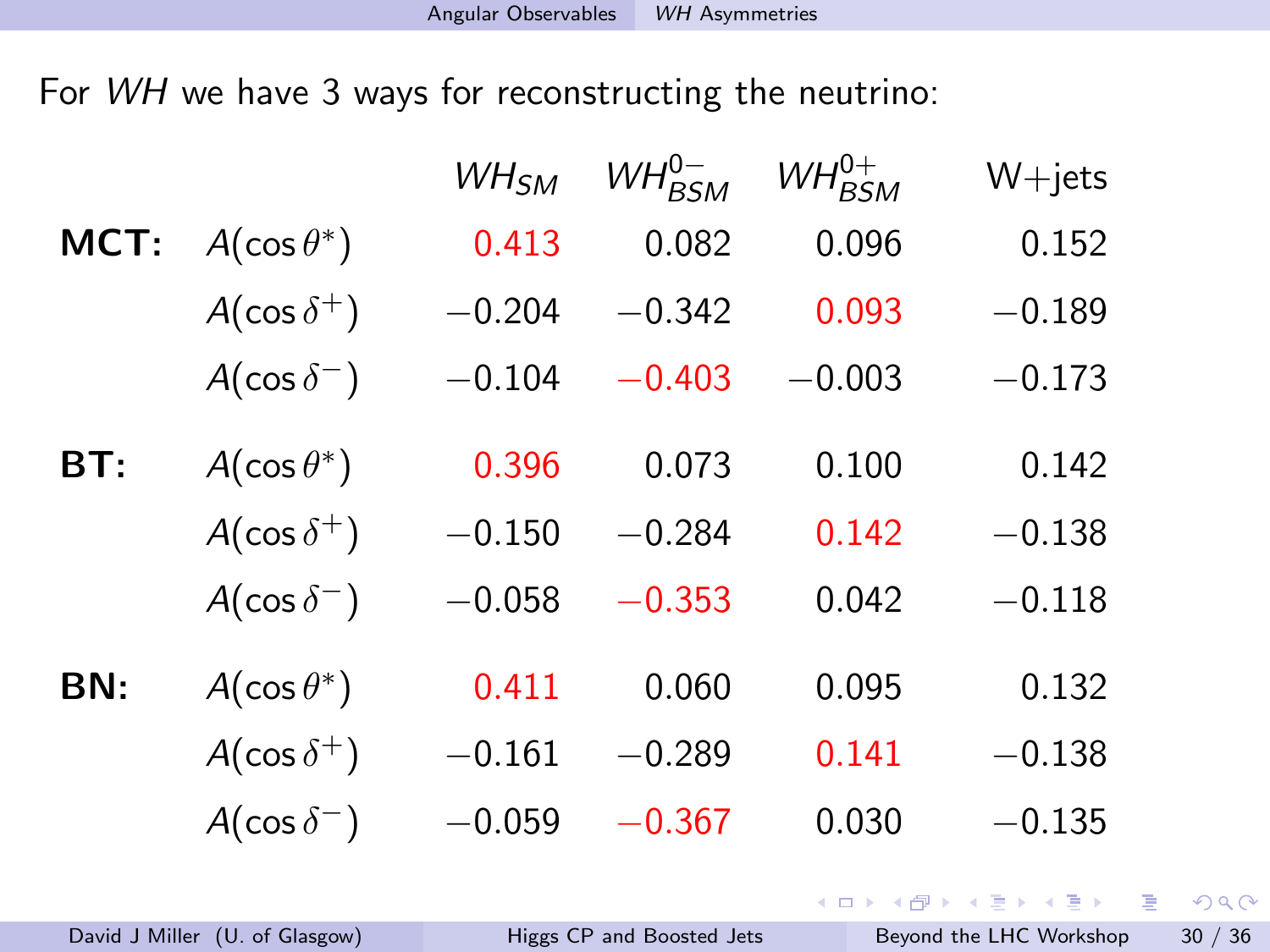## Multiple operators

So far, we have seen the pure BSM operators separately from the SM.

This is important because no-one has examined the form of the HWW vertex yet.

However, it is also interesting to ask if we can distinguish the case where we have the SM **plus** addition higher dimensional operators.

We make a simulation as before and now compare the asymmetries for

- $\bullet$  SM + BSM 0<sup>+</sup>
- <span id="page-30-0"></span> $\bullet$  SM + BSM 0<sup>-</sup>

with the SM on its own, taking into account the interference and the dominant  $W/Zii$  background.

These are again for the  $14\,{\rm TeV}$  LHC, now with 300  ${\rm fb}^{-1}$  and 3000  ${\rm fb}^{-1}$  of luminosity.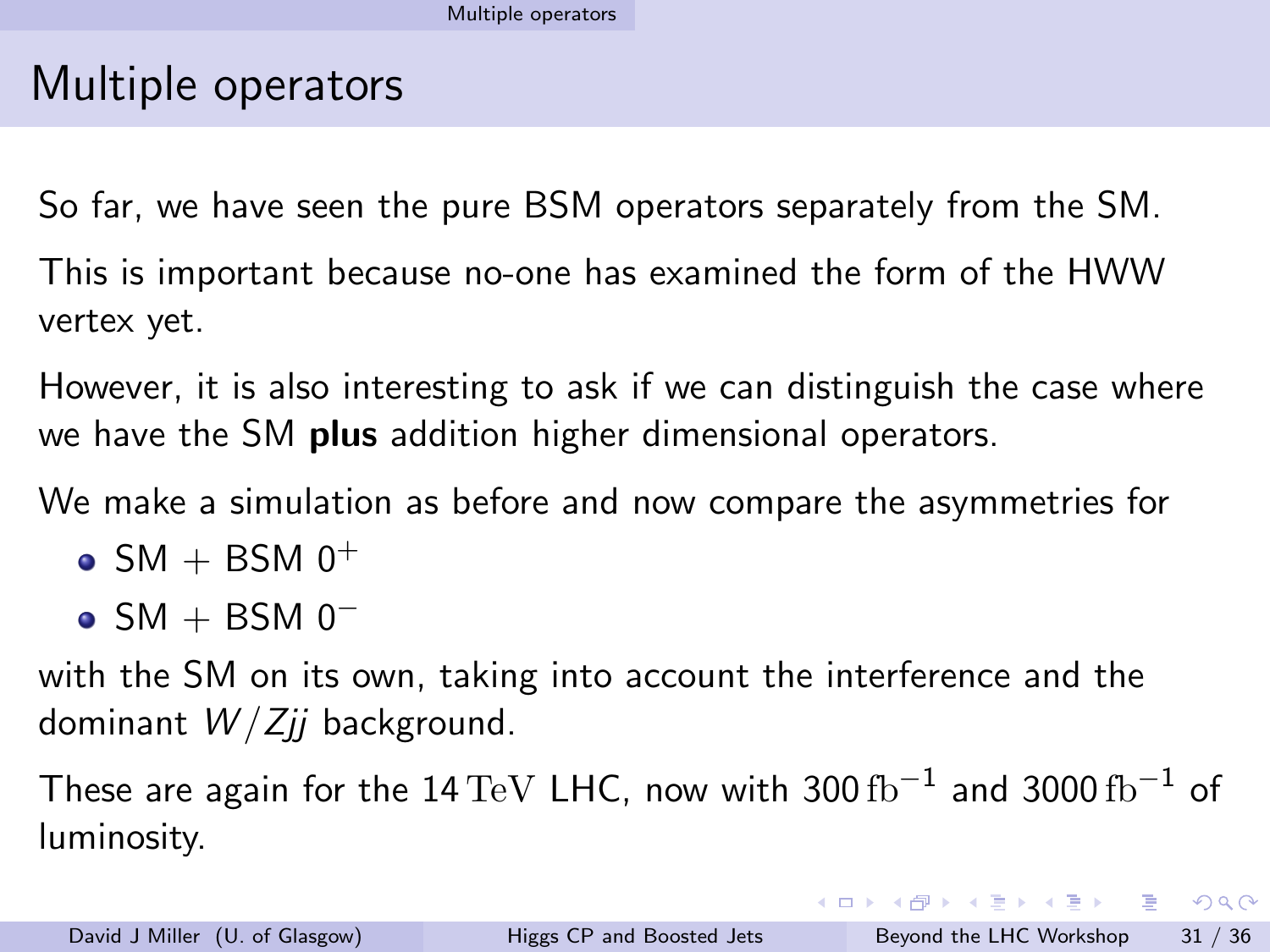$ZH$  asymmetries for 300 fb $^{-1}$  of data for 14 TeV <code>LHC</code>



Coloured bands represent statistical uncertainty on SM.

|イラト イラト

 $\leftarrow$   $\leftarrow$   $\leftarrow$ 

4 D F

<span id="page-31-0"></span> $QQ$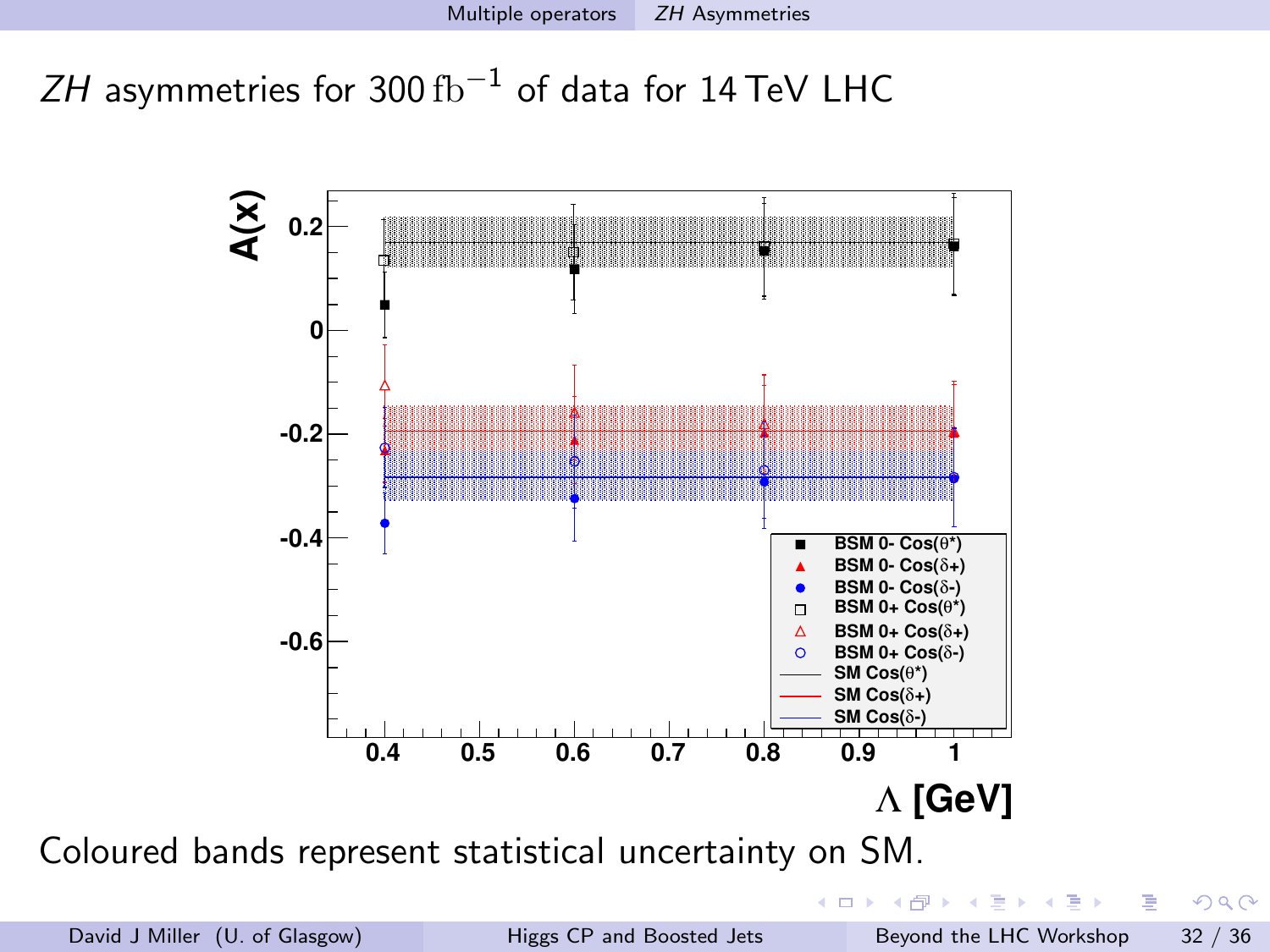$ZH$  asymmetries for 3000  $\rm fb^{-1}$  of data for 14 TeV LHC



4 D F

 $\leftarrow$   $\leftarrow$   $\leftarrow$ 

<span id="page-32-0"></span> $299$ 

э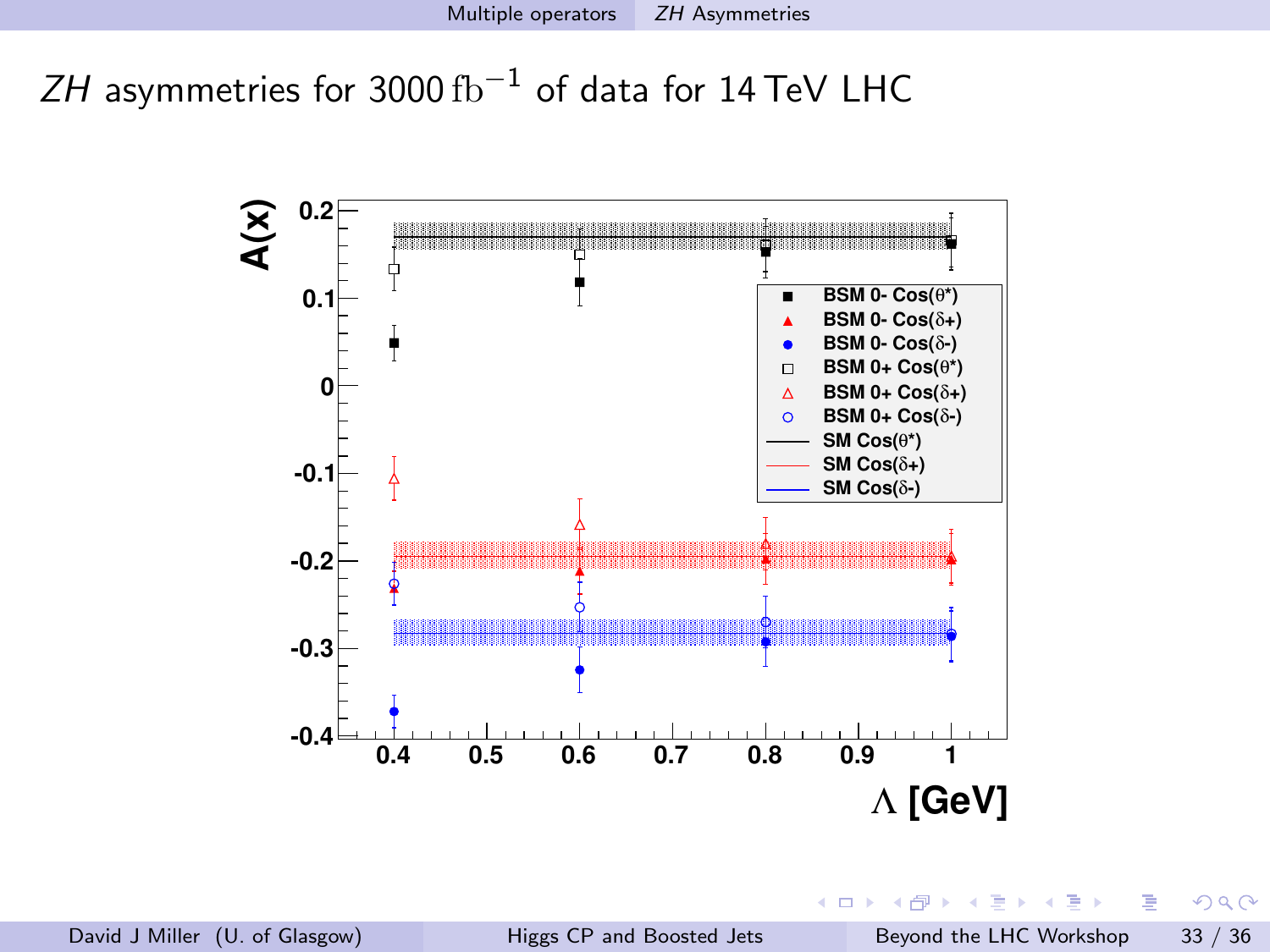WH asymmetries for 300  $\text{fb}^{-1}$  of data for 14 TeV LHC



<span id="page-33-0"></span> $299$ 

Þ

 $\left\{ \begin{array}{ccc} 1 & 0 & 0 \\ 0 & 1 & 0 \end{array} \right.$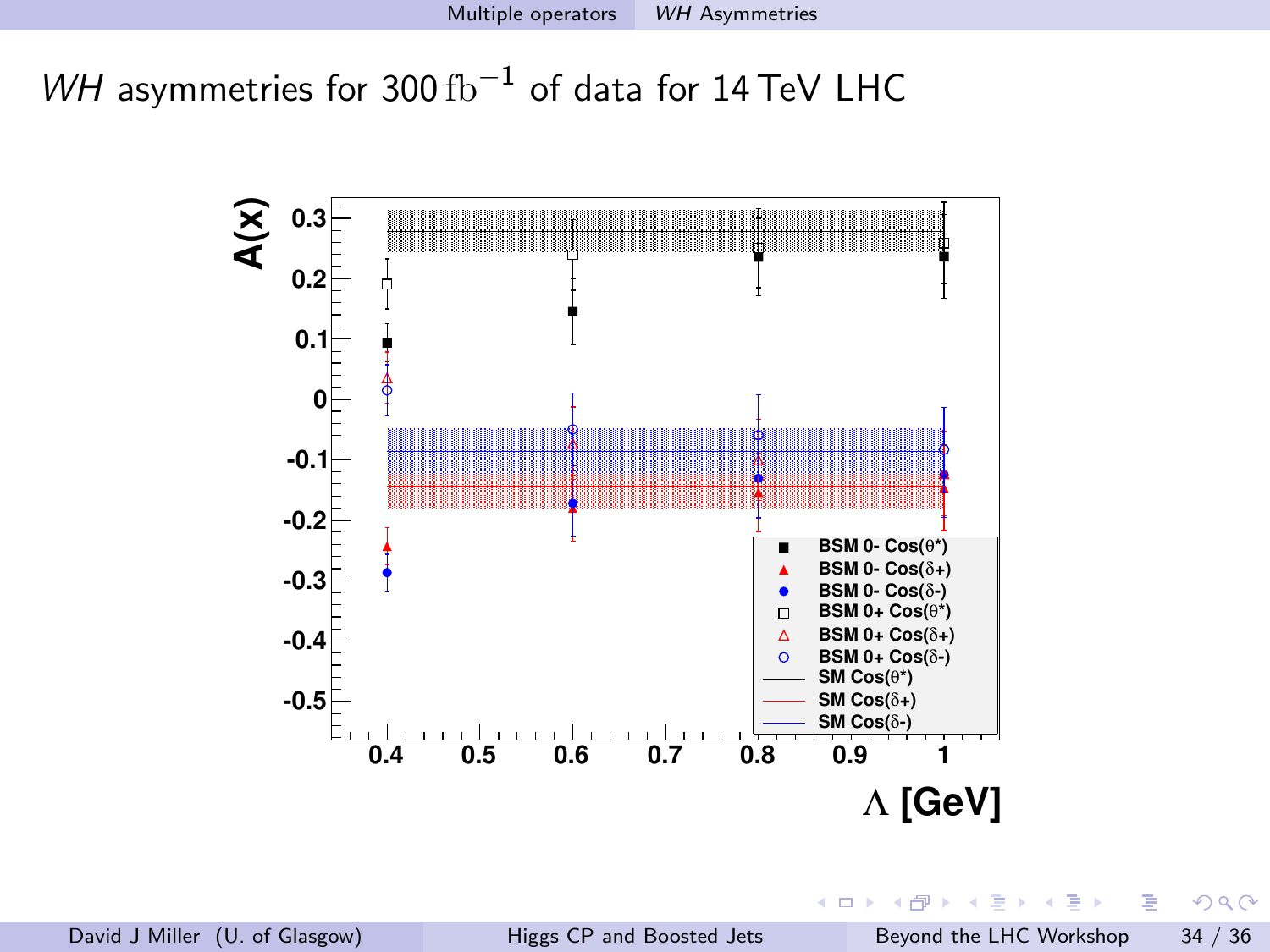WH asymmetries for 3000 fb $^{-1}$  of data for 14 TeV LHC



一本語

4 D F

 $\leftarrow$   $\leftarrow$   $\leftarrow$ 

<span id="page-34-0"></span>э